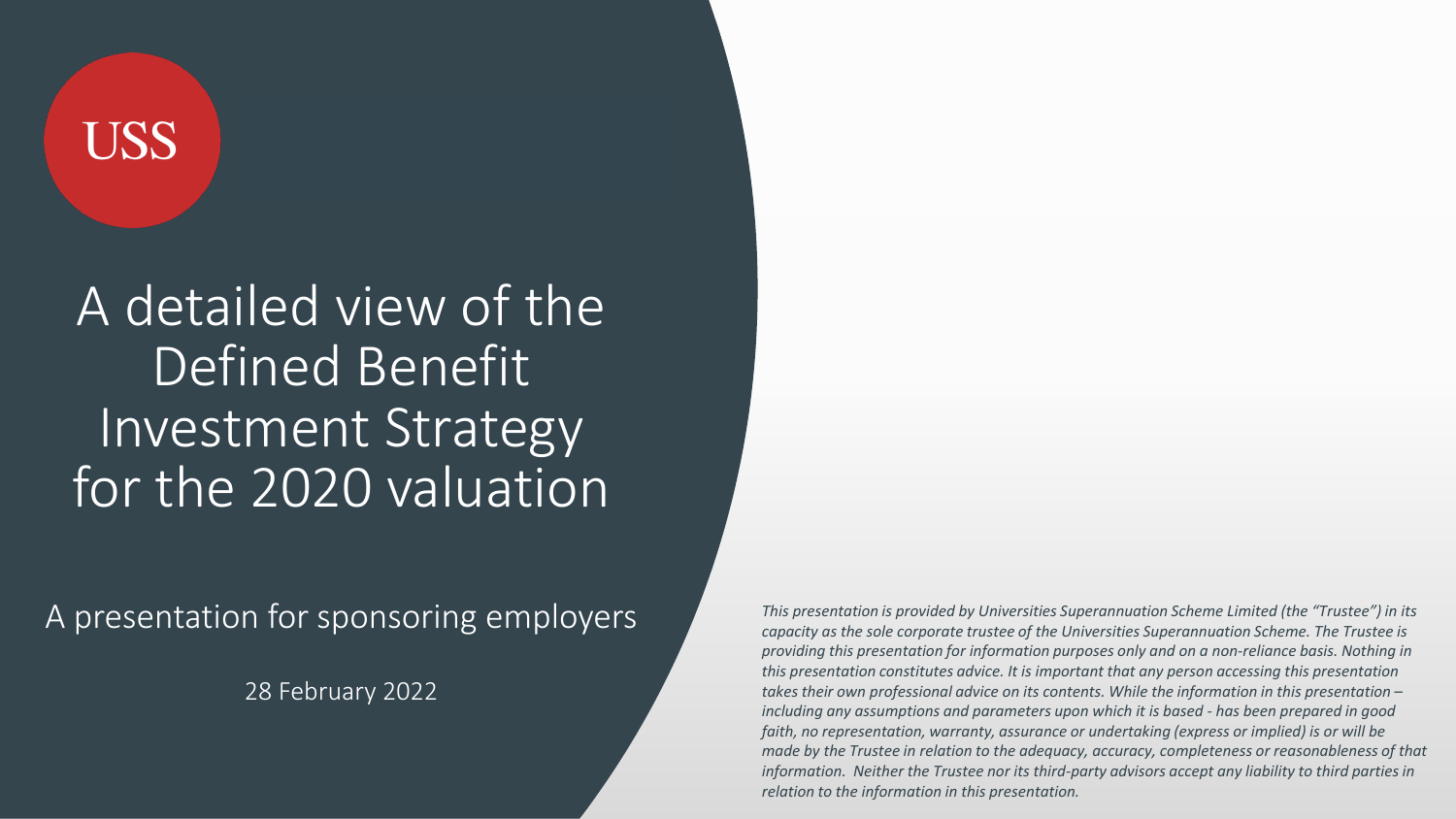### Welcome



#### • **Presenters**

- o **Guy Coughlan:** Valuation Programme Executive
- o **Simon Pilcher:** CEO of USS Investment Management
- o **Steve Towers:** Head of ALM and Strategic Advice in USS Investment Management
- o **Ben Clissold:** Head of Fixed Income and Treasury in USS Investment Management

#### • **Housekeeping**

- o Please ensure your camera and microphone are off
- o Please post any questions you have in the chat or by emailing [SIPConsultation@uss.co.uk](mailto:SIPConsultation@uss.co.uk) we will come to these at the end of the presentation
- o This meeting is being recorded
- o The recording will available for all employers to watch after the event
- $\circ$  A fuller version of the slide deck will also be available after the event

This presentation is a supplementary technical presentation on the Valuation Investment Strategy that build on the overview presentation presented at earlier webinars.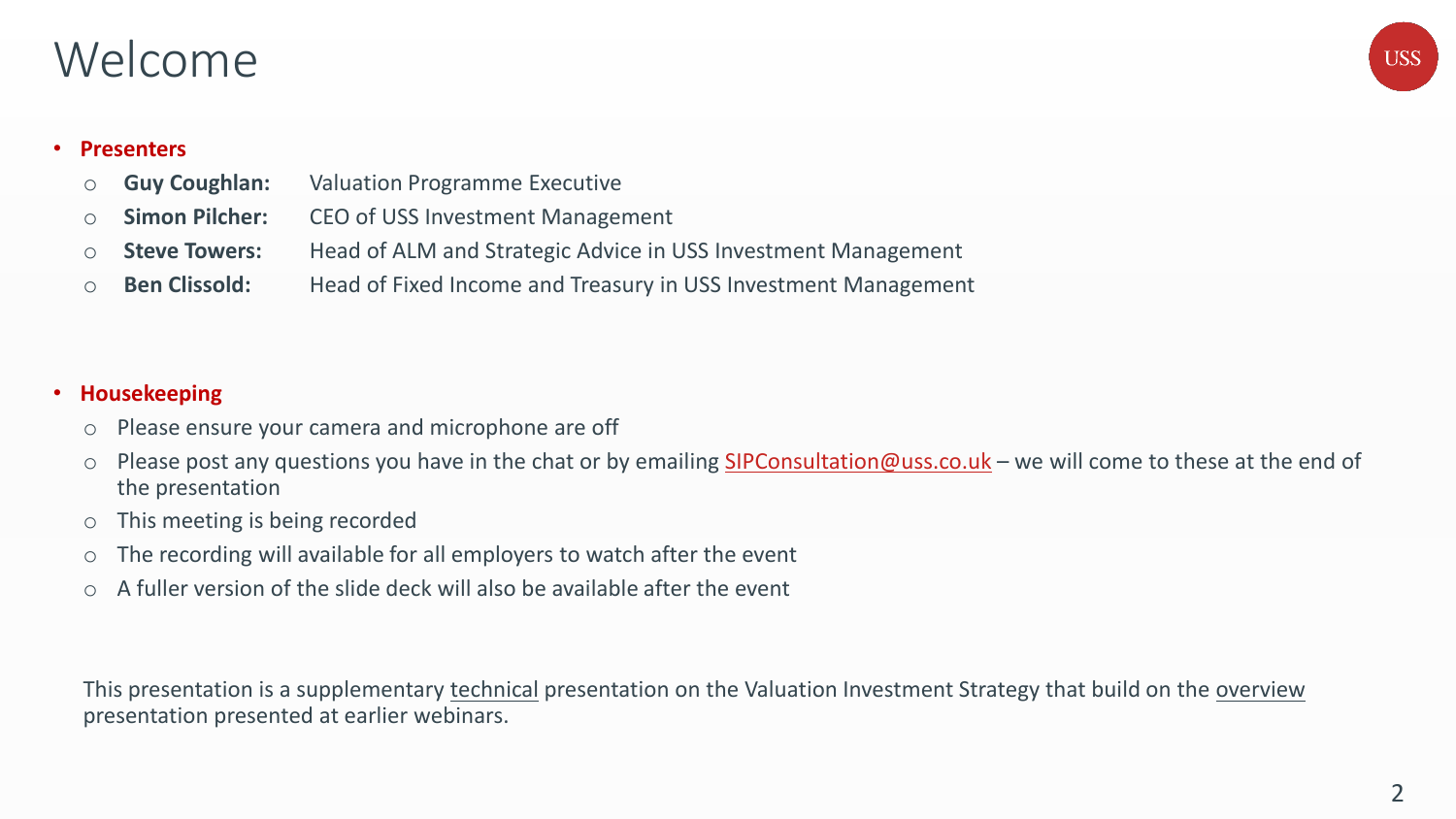### Agenda

### **1. Introduction**

- 2. The Valuation Investment Strategy (VIS)
- 3. The hedging component
- 4. The leverage component
- 5. Evaluation of risk and return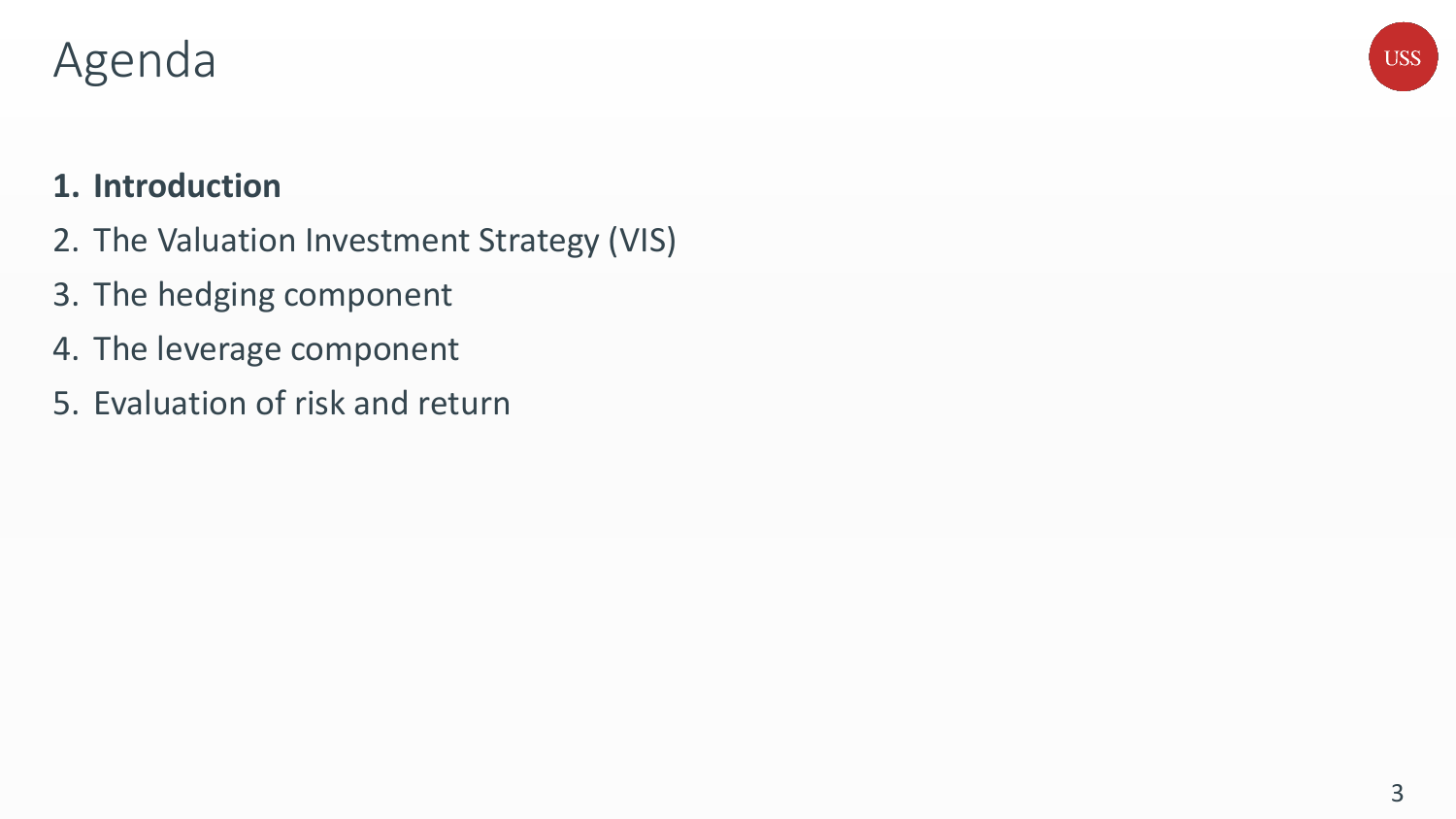### Introduction



#### • **Objectives of this presentation**

- o This presentation builds on the previous overview presentation and provides more technical details
- $\circ$  Specifically the objectives are:
	- To improve employers understanding of the VIS within the construct of the 2020 valuation
	- ii. To help employers prepare for the **formal consultation on the SIP**
	- iii. To provide you with a basis for **further reflection, questions and informal feedback**
- **The Trustee's "in-principle" decision on the valuation investment strategy (VIS)**
	- o The VIS **(a) maintains the level of growth assets, (b) adds additional liability hedging by (c) increasing leverage**
	- o This decision is based on 15 months of work by the ALM/Investment Strategy working group, with the involvement of the Trustee Board and the Investment Committee
	- o This decision reflects:
		- Comprehensive, holistic **analysis** of the investment strategy in the context of the IRMF
		- The i**mpact of (i) benefit change and (ii) additional covenant support**
		- Consideration of **stakeholders' views** that the level of growth assets should **not** be reduced
		- Advice from **external advisors** (LCP, Mercer and PwC), who have been closely involved throughout the process
		- The outcome of comprehensive **discussions and workshops with the Trustee Board** to calibrate risk appetite
- o **This decision will be reviewed** following the formal Consultation on the SIP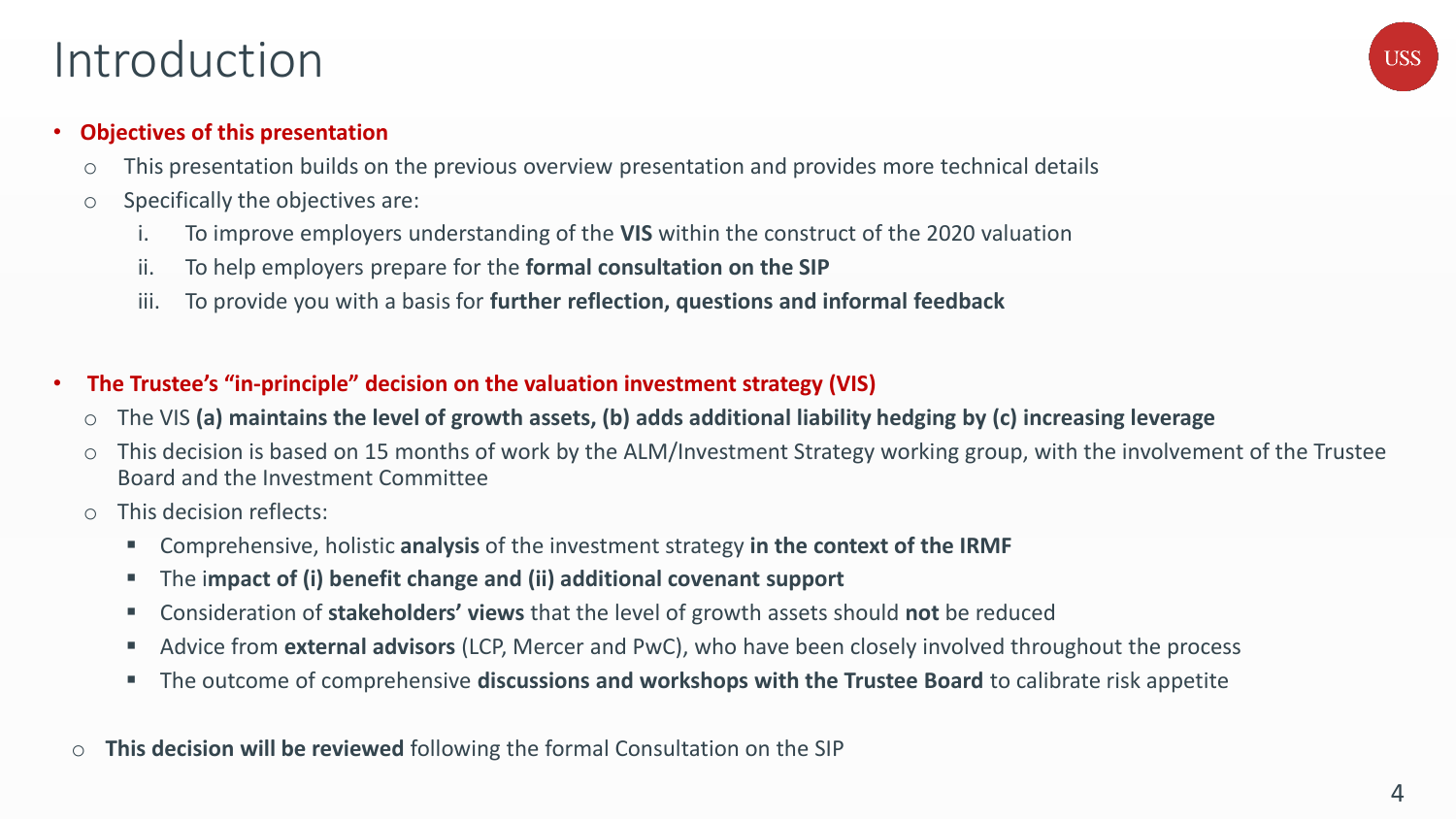## Reminder of the process for finalising investment strategy

**USS** 

• There are two opportunities to provide feedback

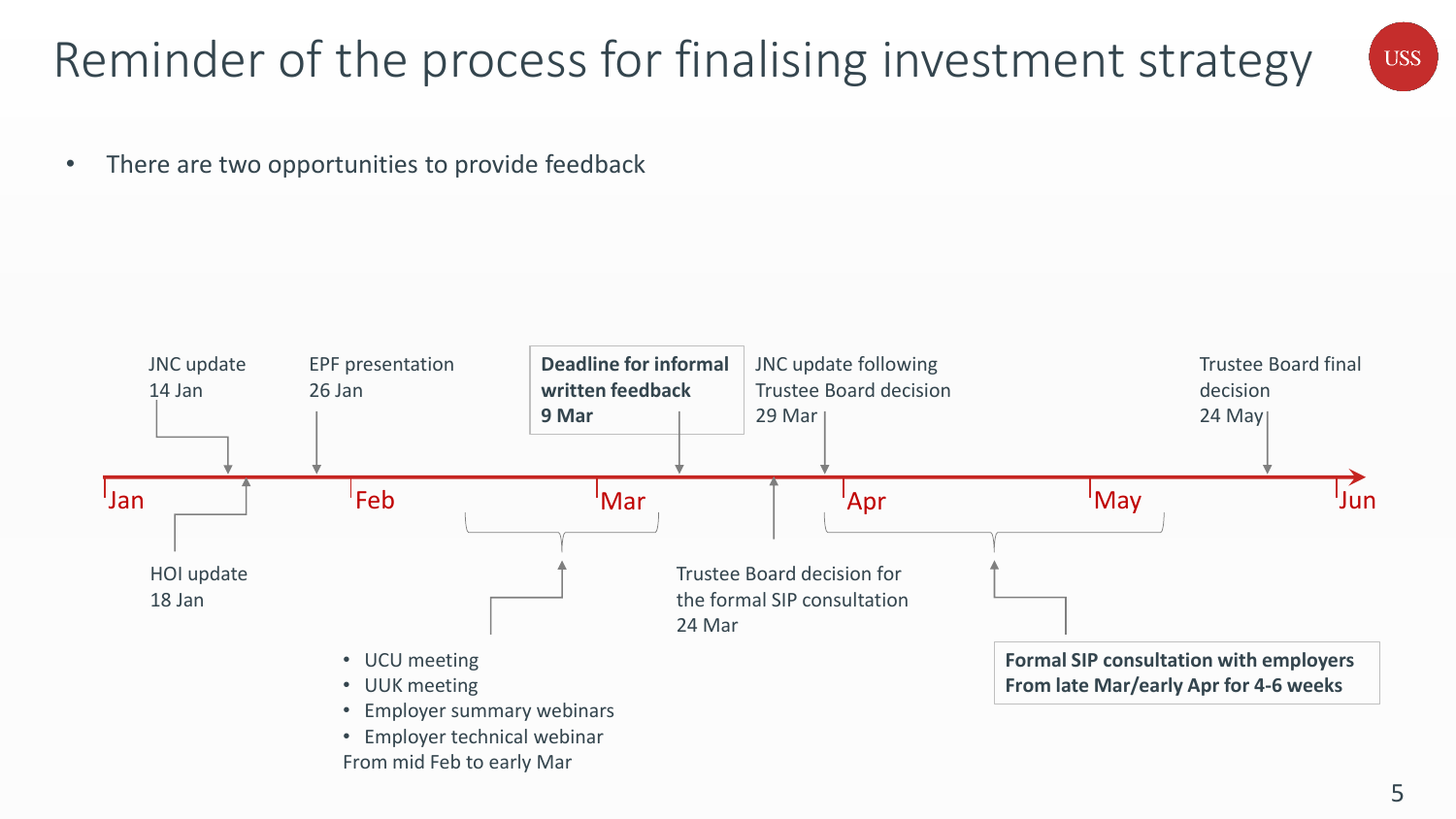### Agenda

## **USS**

### 1. Introduction

### **2. The Valuation Investment Strategy (VIS)**

- 3. The hedging component
- 4. The leverage component
- 5. Evaluation of risk and return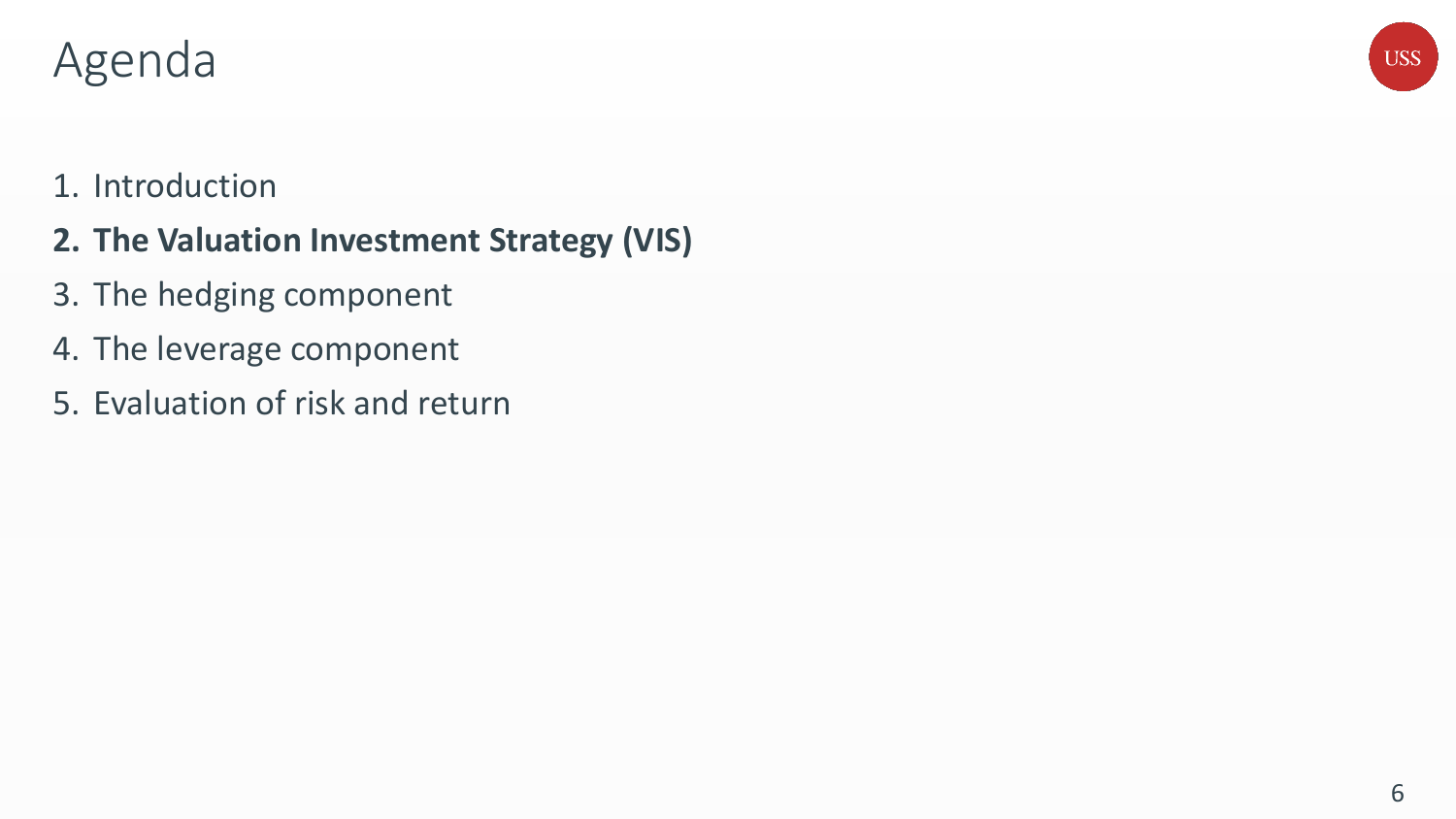### Reminder of the proposed VIS

## **USS**

#### • **The Valuation Investment Strategy:**

- o Is aligned with the valuation methodology/assumptions & Trustee risk appetite
- o Is similar to the current Reference Portfolio in formulation/composition
- o Helps guide the development of the implemented investment portfolio, but is not the implemented portfolio

### **Three key components of the VIS**

#### • **Growth: Maintains a high allocation to growth assets over time**

- o The proposed VIS maintains the current allocation to **growth assets of c. 60%**
- o The proposed VIS would maintain a **higher allocation to growth assets over time than under the 2018 valuation**, which involved a progressive reduction in the allocation to growth assets of c. 7.5% every three years

#### • **Hedging: Has increased hedging of liability-related risks (inflation risk and interest rate risk)**

- o The additional hedging **reduces the total risk** (relative to the liabilities) and **reduces the imbalance between different risks**
- o **The hedge ratio** (essentially the value of hedging assets as a percentage of the self-sufficiency liability) **has increased from 34% for interest rate risk / 28% for inflation risk** (at 30 September 2021) **to 40% for both**

#### • **Leverage: Has increased leverage**

o The additional leverage allows increased liability hedging **without** reducing the allocation to growth assets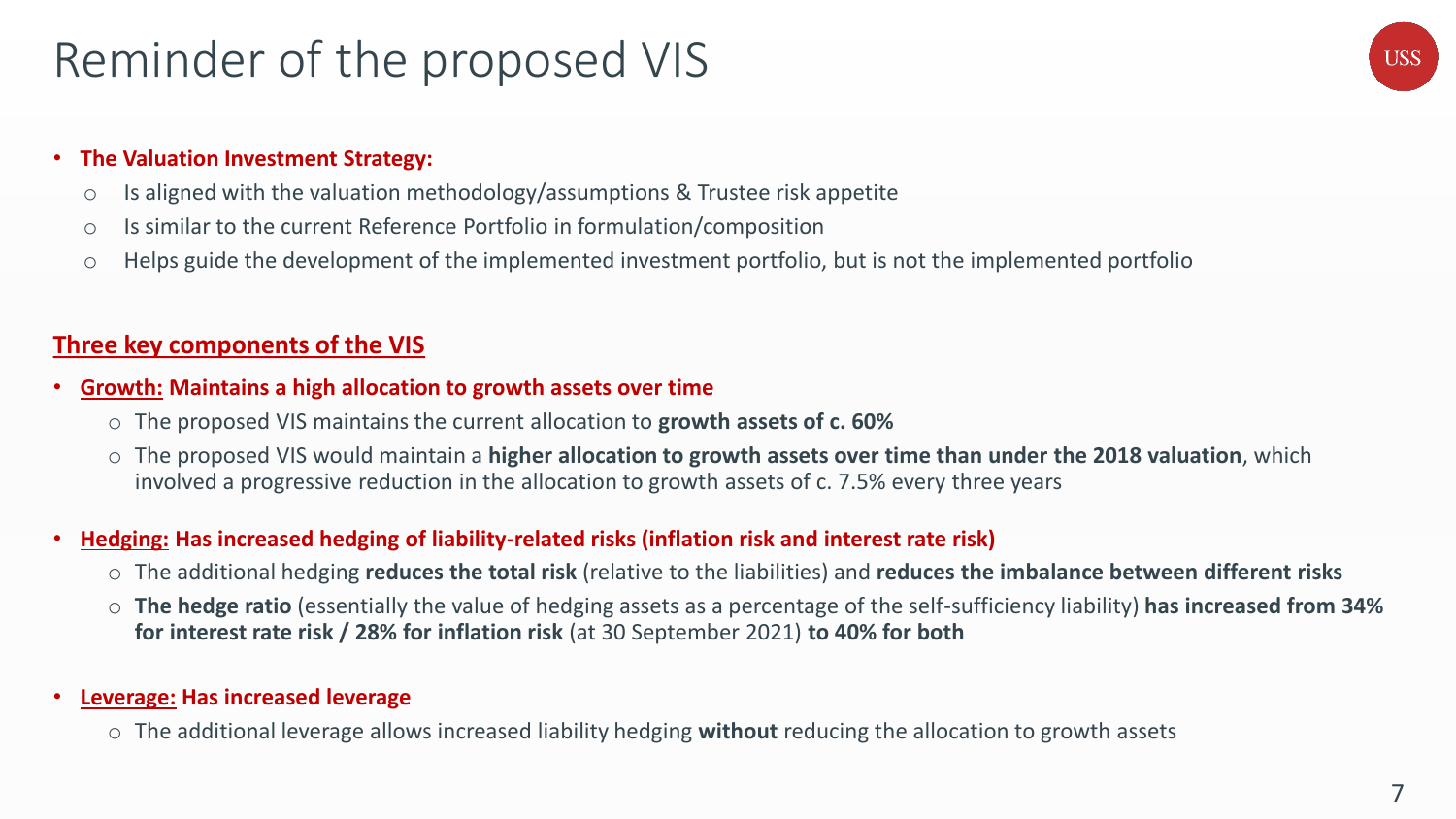## The asset allocation for the proposed VIS

### **Asset Allocation for the VIS Breakdown of Growth and Credit for the VIS**

|                                                             | Current <sup>1</sup> | <b>VIS</b> | <b>Component</b> | <b>Asset class</b>                |
|-------------------------------------------------------------|----------------------|------------|------------------|-----------------------------------|
| Growth                                                      | 61%                  | 60%        | Growth           | 90% Equity                        |
| <b>Credit</b>                                               | 21%                  | 25%        |                  |                                   |
| LDI (Hedging)                                               | 35%                  | 52%        |                  | 10% Property                      |
| Leverage                                                    | $-17%$               | $-37%$     | <b>Credit</b>    | 100% Other<br><b>Fixed Income</b> |
| <sup>1</sup> Current allocation is as of 30 September 2021. |                      |            |                  |                                   |
|                                                             |                      |            |                  |                                   |

**The proposed VIS reflects an appropriate balance of risks and expected return; It is consistent with the IRMF and the Trustee's risk appetite**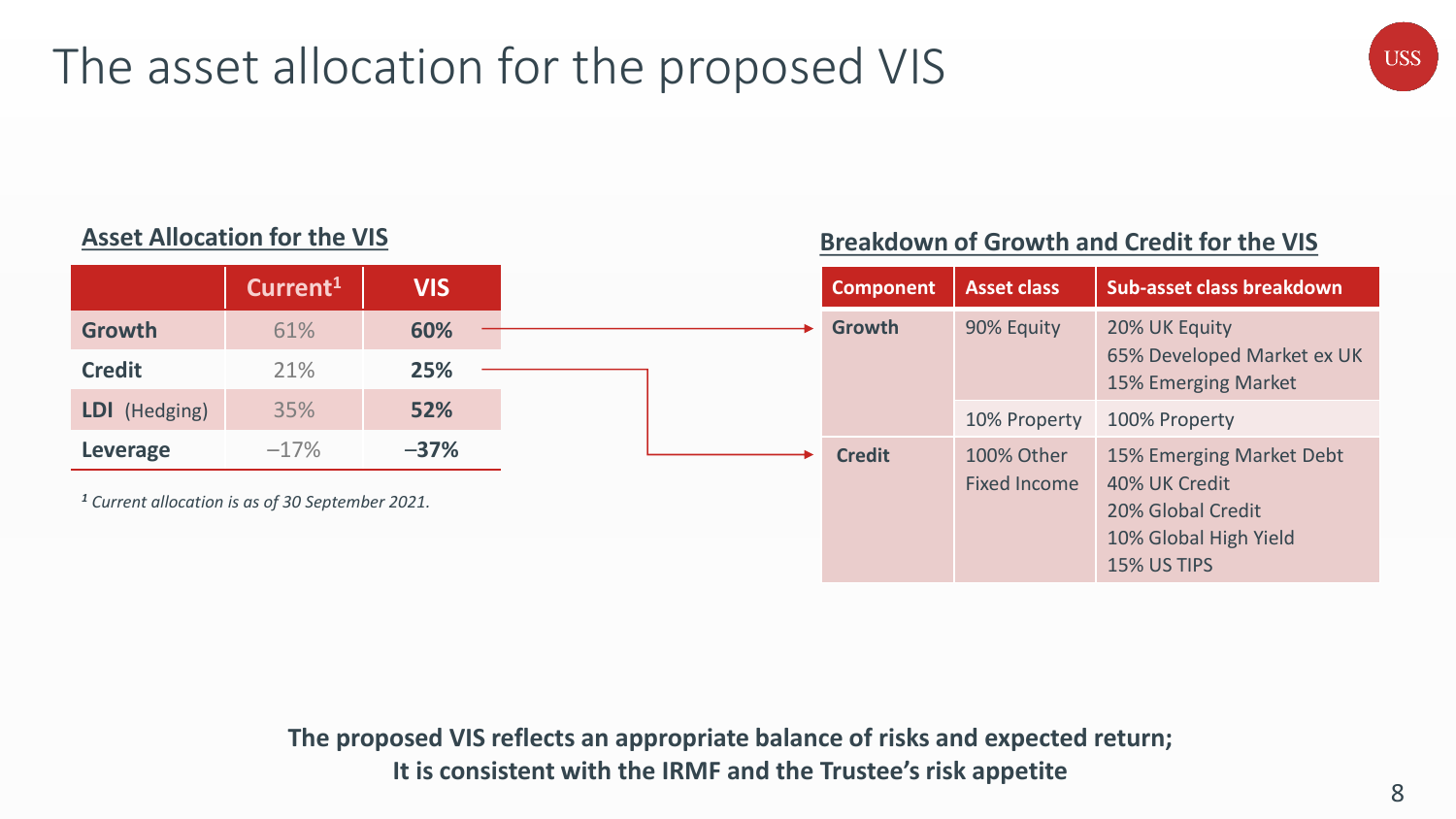### Agenda

## **USS**

### 1. Introduction

2. The Valuation Investment Strategy (VIS)

### **3. The hedging component**

- 4. The leverage component
- 5. Evaluation of risk and return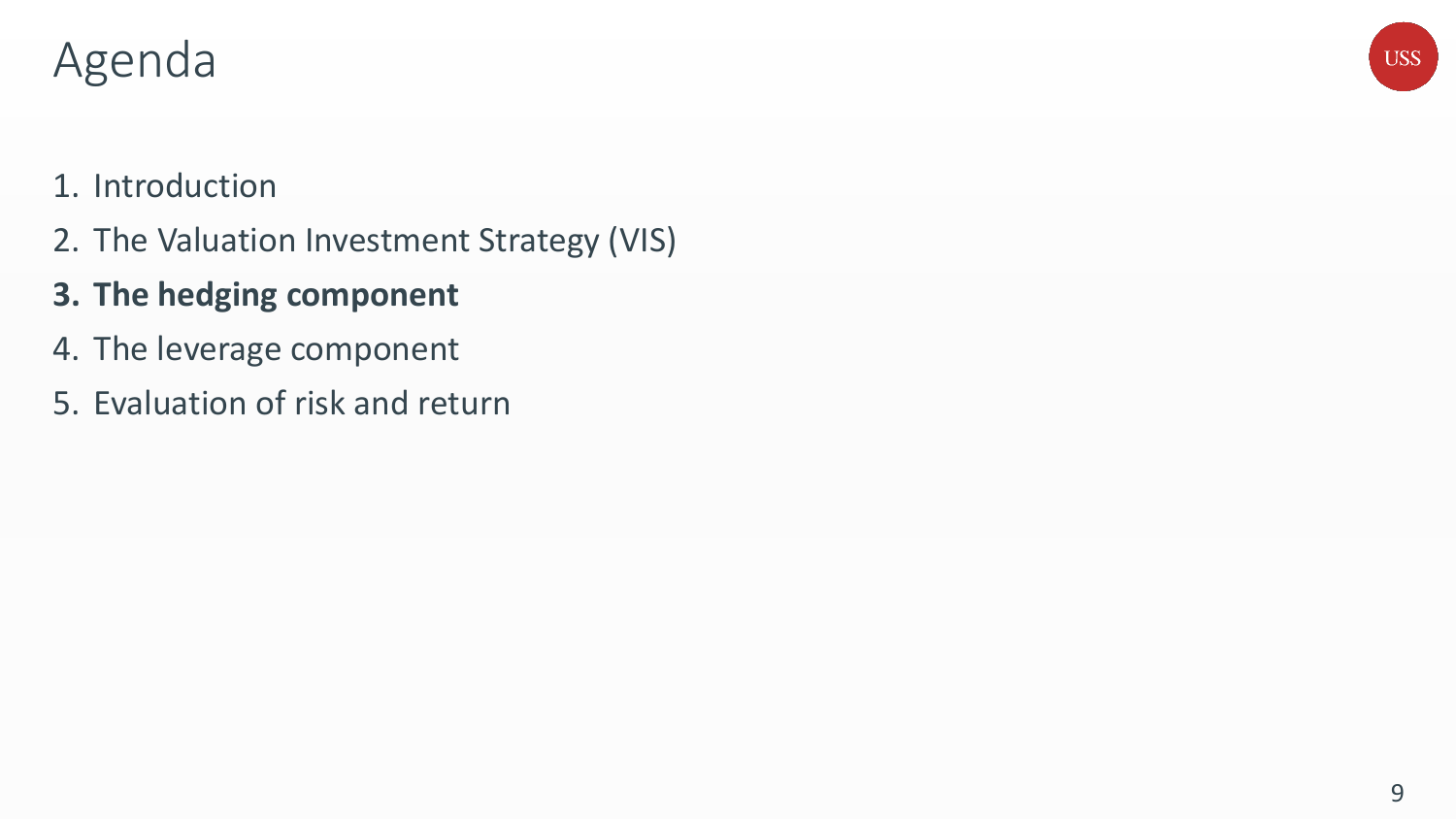### Hedging more liability-related risks helps us to better manage the overall level of risk



#### • **The current investment strategy has an unacceptable risk profile**

- o In addition to the **total risk being beyond risk appetite**, the **profile of different risks is unbalanced**
	- Around 2/3 of the total risk in the Self-Sufficiency Deficit is driven by liability-related risks (interest rate and inflation risks) and around only 1/3 is driven by growth assets
- **There are benefits from hedging more liability-related interest rate and inflation risks**
	- o The additional hedging **reduces the total risk** (relative to liabilities) and **reduces the imbalance between the risks**
	- $\circ$  Growth asset risks are more likely to be rewarded over the long term
	- o We don't have to give up hope of higher returns from growth assets simply because we want to hedge liability risks
		- Instead of selling growth assets, we can use **leverage** to purchase liability hedges. We conclude that this is the most appropriate way to manage the "cost" of hedging, and that this approach retains exposure to potentially higher returns
		- The risks associated with leverage have been analysed by USSIM and are comfortably within risk appetite
- **Note:**
	- o **Hedging does not remove all the liability-related risks**, but it does reduce them.
	- o **There remain significant unhedged risks:**
		- 60% of the accrued Self-Sufficiency liability is unhedged
		- 100% of the future service liability is unhedged
	- o **Hedging can involve a cost** which depends on the chosen reference point and the view on expected returns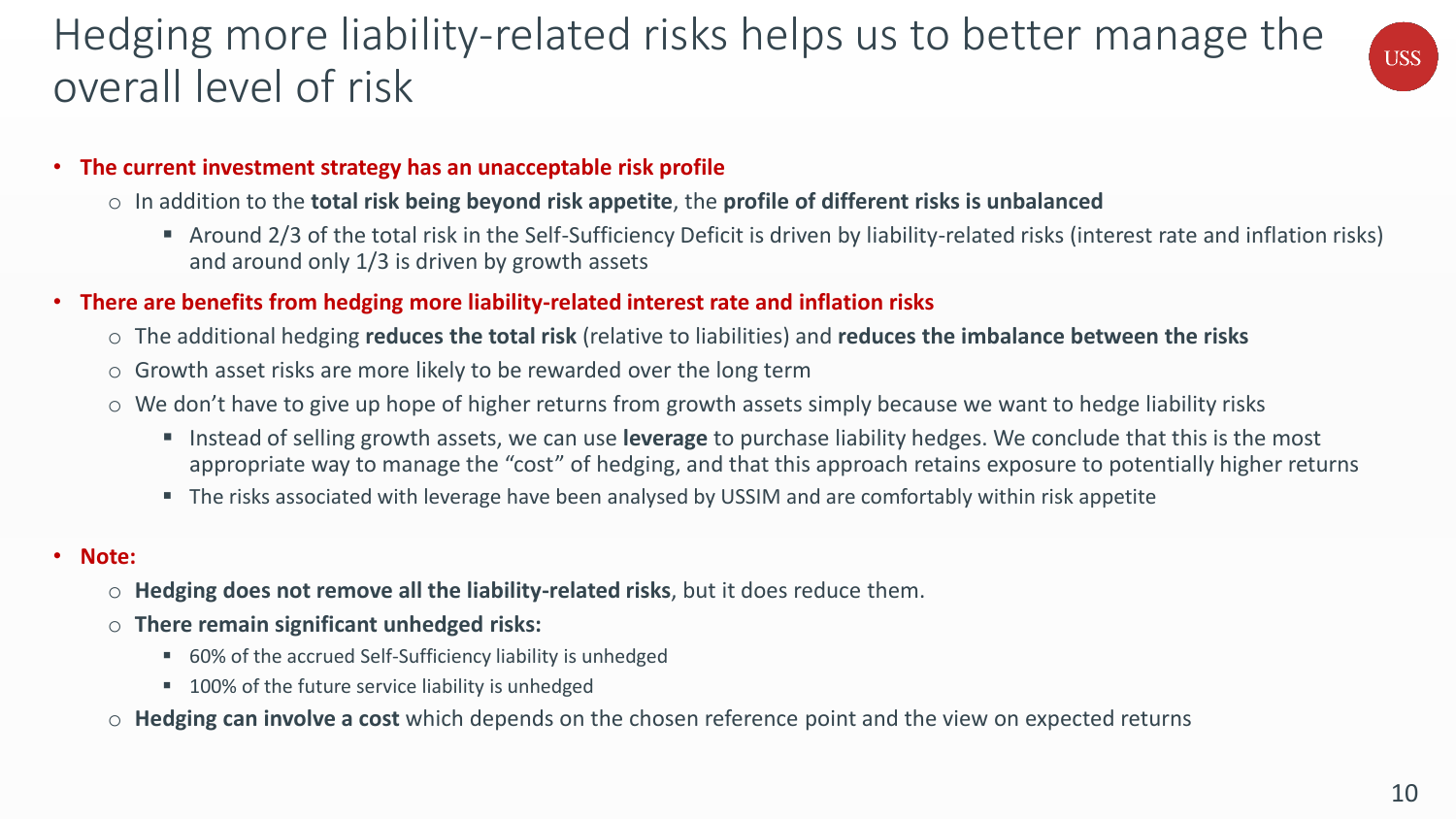## What could be the return impact of more hedging?



- **The return impact of more liability hedging depends on potential changes to UK real interest rates**
	- o All else equal, if UK real interest rates:
		- *FALL*, **the extra hedging would be 'profitable'**, but **the funding level would deteriorate** and **future service costs rise**
		- *RISE*, **the extra hedging would not be 'profitable'**, but **the funding level would improve** and **future service costs fall**

### • **The cost of hedging depends on the scenario that plays out.**

- Consider an instantaneous c.10% increase to the Hedge Ratio:
	- o Under *market-consistent projections*, the cost of the additional hedging is 0
	- o Under *FBB Base Case assumptions*, UK real interest rates *rise* by c. 2% over 10 years. The increased hedging *reduces the expected return* by c. 0.25% p.a. But the funding level would **improve**
	- o Under the *opposite assumption,* UK real interest rates *rise* by c. 2% over 10 years. The increased hedging *increases the expected return* by c. 0.25% p.a. The funding level still **deteriorates,** but **by less** than without hedging
- **Note:** under the 2018 valuation the current Reference Portfolio is on a de-risking journey, and its Hedge Ratio is due to reach 40% in 2025 and with lower exposure to growth assets than the VIS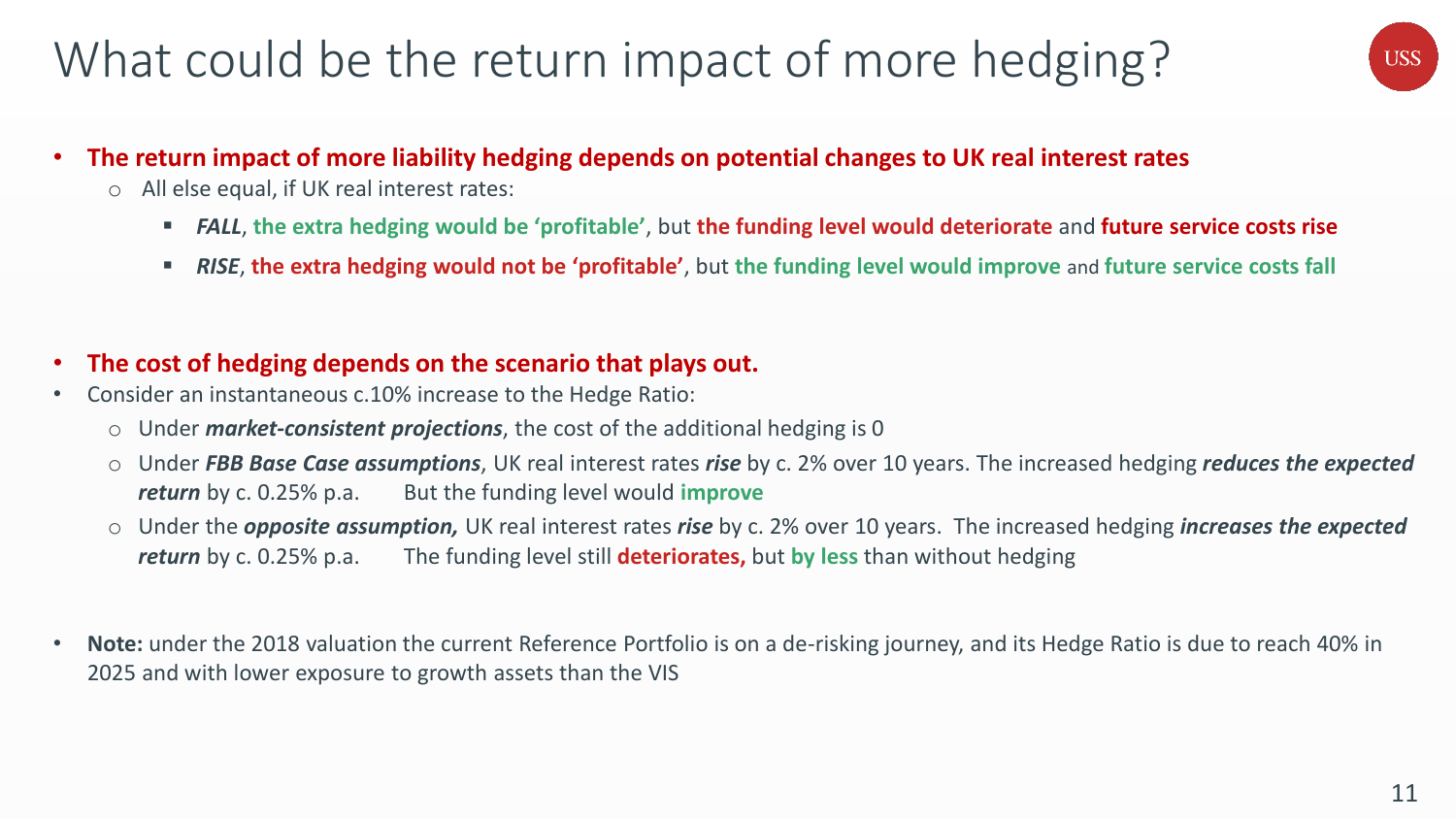## Illustration of the impact of hedging



#### • **At the valuation date:**  $\circ$  Assets (invested in the VIS)  $\qquad$  £66.5 bn o Self-sufficiency (SS) liability £102.0 bn o **SS Deficit £35.5 bn** *What is the impact of changes in real gilt yields?* o *Real gilt yields rise by 100 bp ?* o *Real gilt yields fall by 100 bp ?*

|                                           | <b>Unhedged (0% Hedge Ratio)</b>                                                                        | <b>Hedged (40% Hedge Ratio)</b>                                                          |
|-------------------------------------------|---------------------------------------------------------------------------------------------------------|------------------------------------------------------------------------------------------|
|                                           | Change in:                                                                                              | Change in:                                                                               |
| Real gilt yields<br>rise by 100 bp        | £0.0 b <sub>n</sub><br><b>Assets</b><br>SS liability<br>$-E22.0$ bn<br><b>SS Deficit</b><br>$-E22.0$ bn | $-E8.8$ bn<br>Assets<br>SS liability<br>$-E22.0$ bn<br><b>SS Deficit</b><br>$-f13.2$ bn  |
| Real gilt yields<br><b>fall</b> by 100 bp | £0.0 b <sub>n</sub><br><b>Assets</b><br>SS liability<br>$+£27.0$ bn<br><b>SS Deficit</b><br>$+£27.0$ bn | $+£10.8$ bn<br>Assets<br>SS liability<br>$+E27.0$ bn<br><b>SS Deficit</b><br>$+£16.2$ bn |

*Impact is applied instantaneously and applied to "LDI" allocation only, with the 40% interest rate and inflation Hedge Ratios implemented across the portfolio (i.e., "all else equal") Duration and Convexity assumptions are approximate, and are applied equally to the Assets and Self Sufficiency Liability*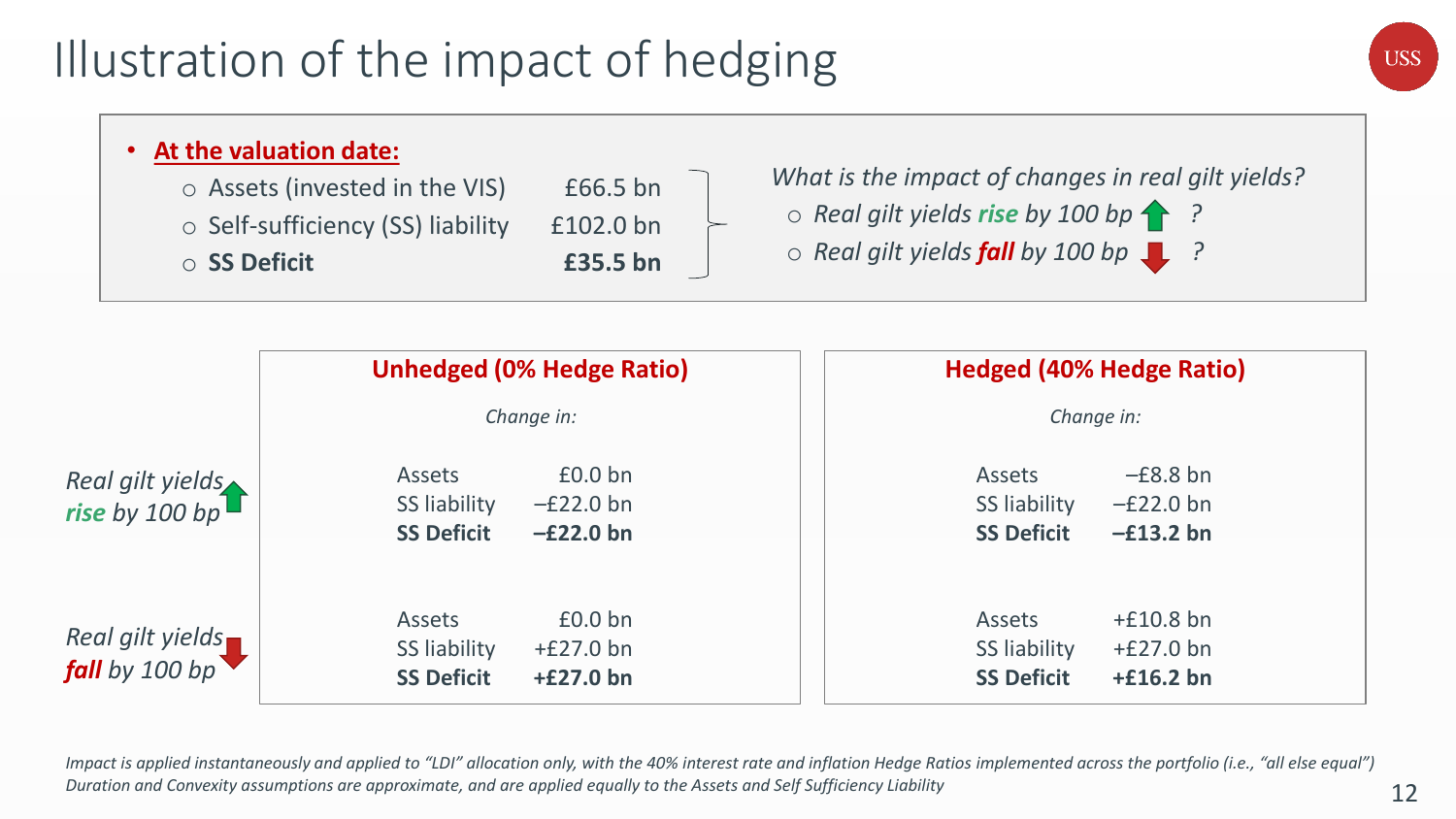## Why are we proposing to hedge more now?

**USS** 

The following 3 key points underpin our decision to increase the hedge ratio at this point in time

#### **1. Size of Scheme vs the Higher Education Sector**

- o The **size of the Scheme has continued to grow relative to the size of the Sector.** So the risks have become more meaningful in relation to the risk capacity of the sector
- Increasing the Hedge Ratios helps to better align investment strategy with the Sector's risk capacity and the Trustee's risk appetite

#### **2. The current level and possible future path of real interest rates**

- o Current UK interest rates are low by historical standards, and the UK real interest rate curve is likely further depressed by the well documented supply and demand imbalance
- These observations are reflected in our Base Case FBB expected return assumptions, which allow for an upward migration of UK nominal and real interest rates over a 10-year period
- o However, this assumption is subject to a wide margin of uncertainty and there are plausible scenarios in which such migration would not happen for an extended period. As a result, **there remains a distinct possibility of further falls in UK real interest rates**
- o A further downward move in real rates would put further pressure on the funding position relative to the size of the sector

#### **3. Implementation Factors**

- o It will take time to build up the scheme's hedge ratio to that in the VIS given the available supply of UK Index Linked Gilts. We plan therefore to build up the hedge ratio over time, taking advantage of periods of heightened supply and attractive pricing points
- o The move to a 40% Hedge Ratio represents an increase of 6% in rates and 12% in inflation as of 30/09/2021. This is a relatively modest increase, and indeed was already factored into the Reference Portfolio journey plan over the coming years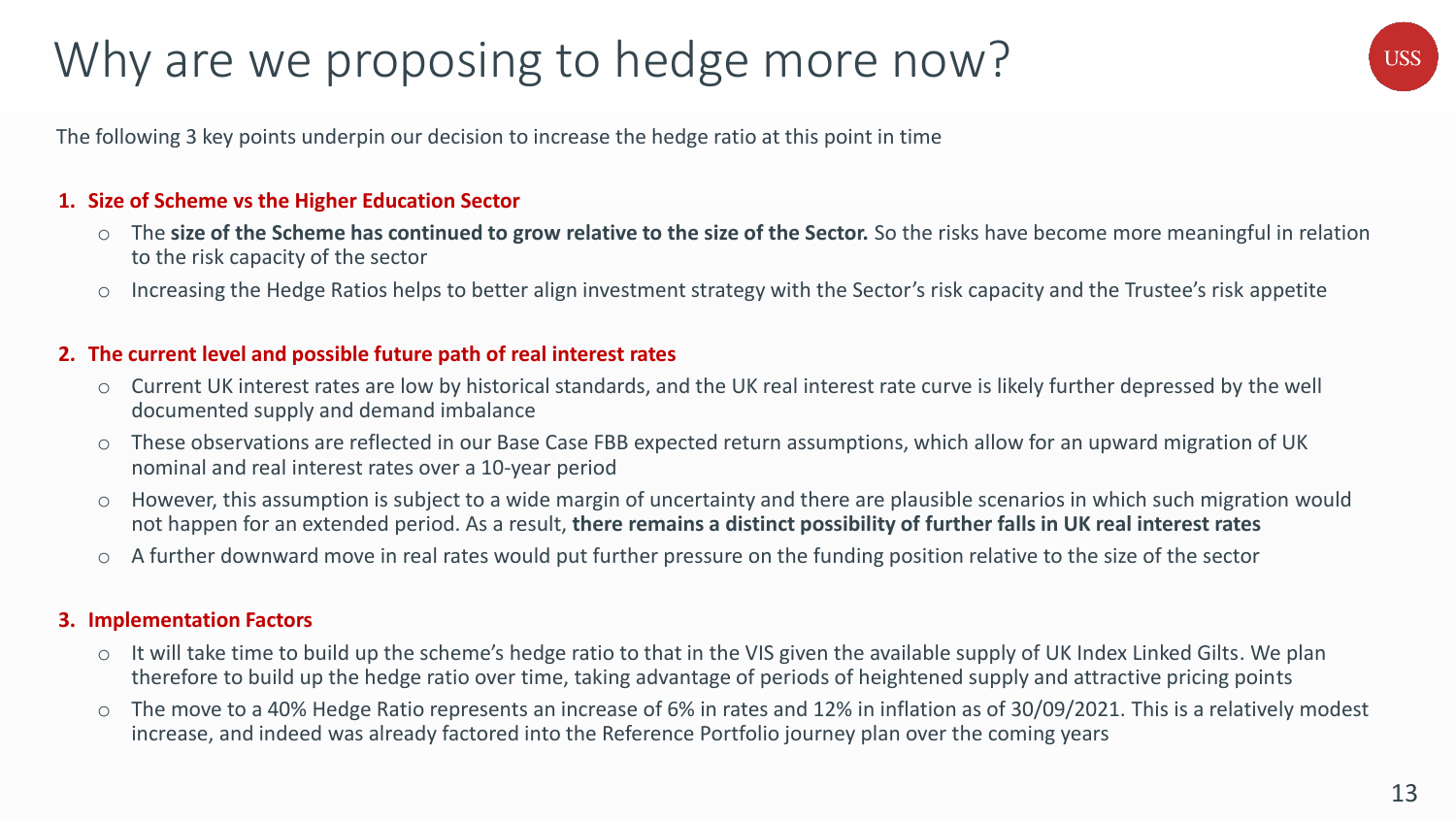### Agenda

## **USS**

### 1. Introduction

- 2. The Valuation Investment Strategy (VIS)
- 3. The hedging component
- **4. The leverage component**
- 5. Evaluation of risk and return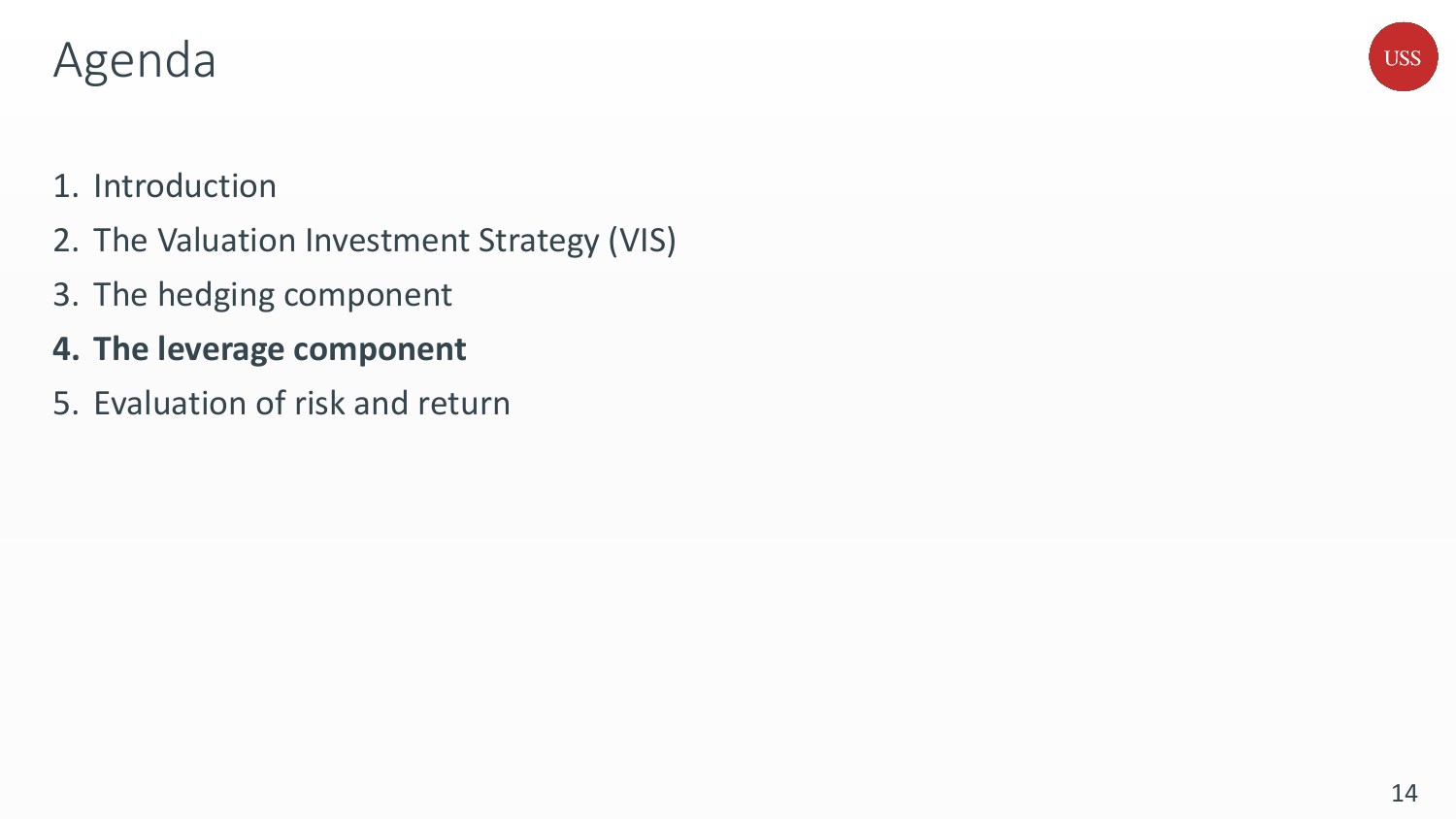### Leverage is an important tool in investment management



#### • **What do we mean by leverage and collateral?**

- o Leverage effectively involves a **collateralised form of "borrowing"** using different financial instruments, such as repurchase agreements (repos), swaps, futures and other derivatives
- o We "post" and "receive" collateral when managing leverage. This protects both the lender and the Scheme in the event of default. Different types of assets are accepted as collateral depending on the form of leverage
- o The amount of collateral posted is a function of the level of leverage, the associated risk, and the unrealised profit/loss
- o We therefore have to closely control our ability to manage collateral when considering the level of supportable leverage

#### • **What is the purpose of leverage?**

- o The primary purpose of leverage is to **facilitate efficient risk management** and **efficient capital deployment**
- o Leverage is an important building block of the USS investment strategy and has been for many years. Other large UK schemes have had leverage in the range 100%-200%
- $\circ$  It permits management of liability hedges without necessarily adjusting growth assets<sup>1</sup> to allow scope for higher risk-adjusted returns
- o The increased leverage in the VIS reduces the impact of adverse changes in interest rates and inflation on the funding position and allows us to maintain a similar expected return

#### • **How does Leverage interact with the wider portfolio?**

- o All else being equal, the higher the allocation to growth assets, the higher the leverage required to support the same hedge ratio
- o The level of supportable leverage is constrained by collateral requirements and operational/regulatory limits (see next page)
- o This is, in part, why allocations to growth assets higher than 60% are **not** consistent with the Trustee's risk appetite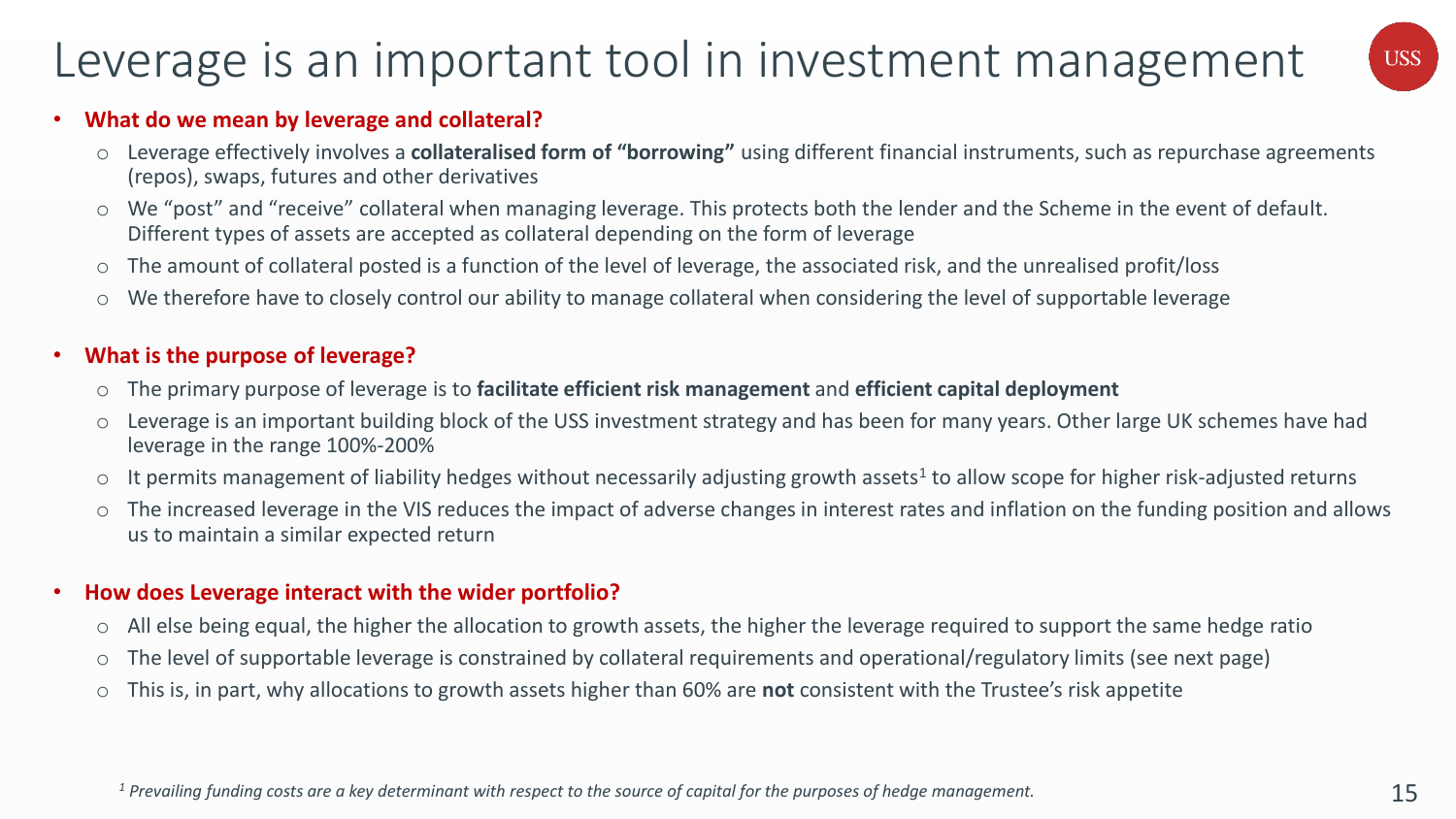### Leverage is an important tool in investment management



#### • **Leverage improves asset-liability risk management, but introduces other risks**

- Because of the requirement to post collateral and the risks associated with leverage, it needs to be monitored and managed carefully
- o Some of our leverage controls include:
	- **Leverage monitor** are we staying within allowed bands?
	- **E** Liquidity monitor could we run out cash?
	- **Counterparty risk monitor** are we diversifying across counterparties? Is counterparty creditworthiness acceptable? Is the counterparty exposure within the specified limits?
	- **EXTERN 12 Limits on repo processes** reduce risk associated with rolling repos
	- **EXTERS FEET IN STRESS TESTING COLLET IS COLLETED FOR THE STRESS TESTION IS STRESS FEET ISON COLLETA**

| <b>USS leverage (December 31st 2021)</b>         |                    |  |  |  |  |  |
|--------------------------------------------------|--------------------|--|--|--|--|--|
| Source of Leverage <sup>1</sup>                  | <b>Amount in £</b> |  |  |  |  |  |
| <b>Bond and Equity Swaps/Futures</b>             | £9.7bn             |  |  |  |  |  |
| <b>Repo/Gilt TRS</b>                             | £4.8bn             |  |  |  |  |  |
| Interest Rate & Inflation Swaps                  | £8.5bn             |  |  |  |  |  |
| <b>Commodity Swaps</b>                           | £630m              |  |  |  |  |  |
| Cash assets (negative leverage)                  | $-E1.8bn$          |  |  |  |  |  |
| Total (net of cash assets)<br>£21.2bn $(23.0\%)$ |                    |  |  |  |  |  |

*<sup>1</sup> Prevailing funding costs are a key determinant with respect to the source of capital for the purposes of hedge ratio management.*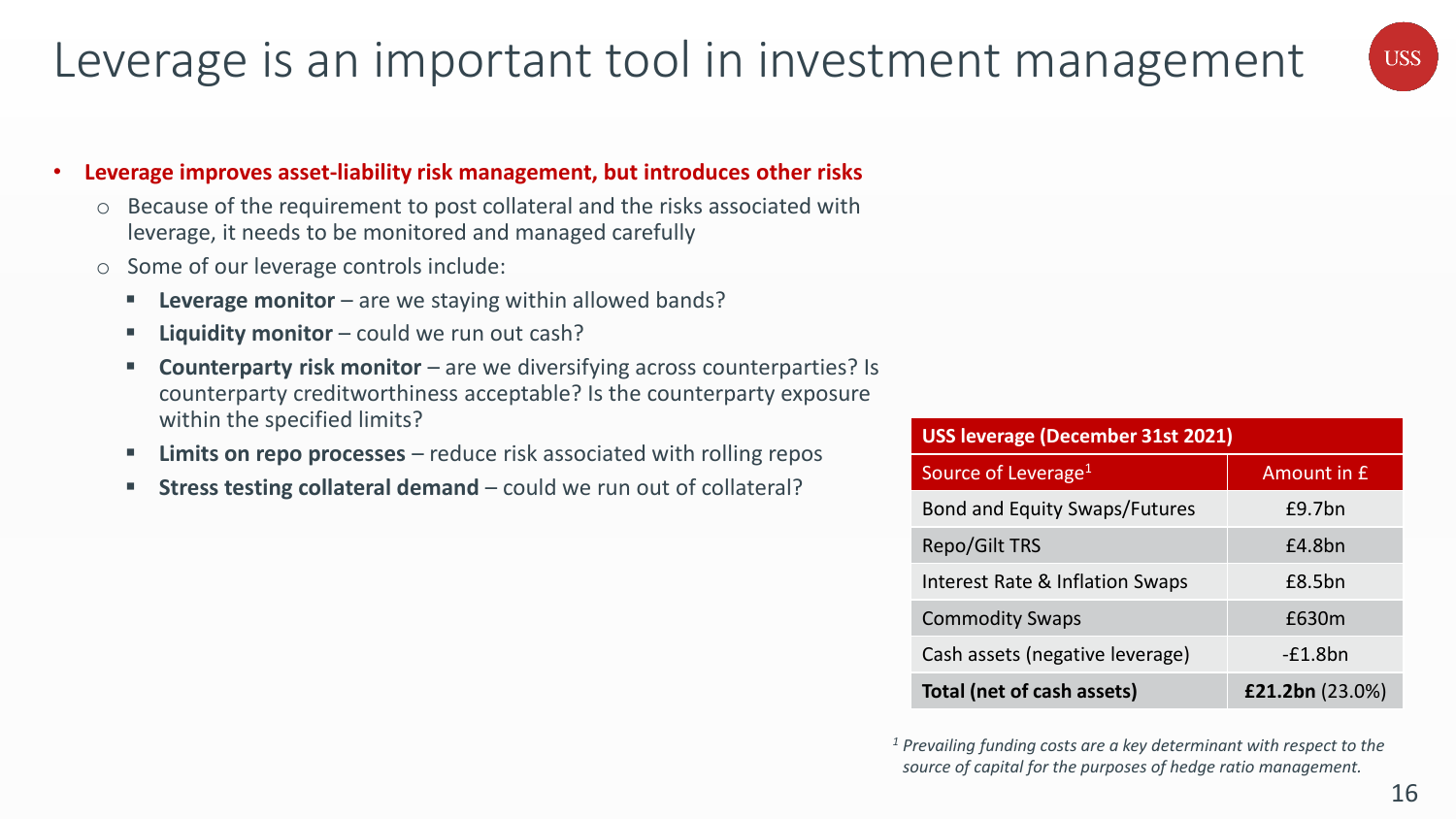### Agenda

## **USS**

### 1. Introduction

- 2. The Valuation Investment Strategy (VIS)
- 3. The hedging component
- 4. The leverage component
- **5. Evaluation of risk and return**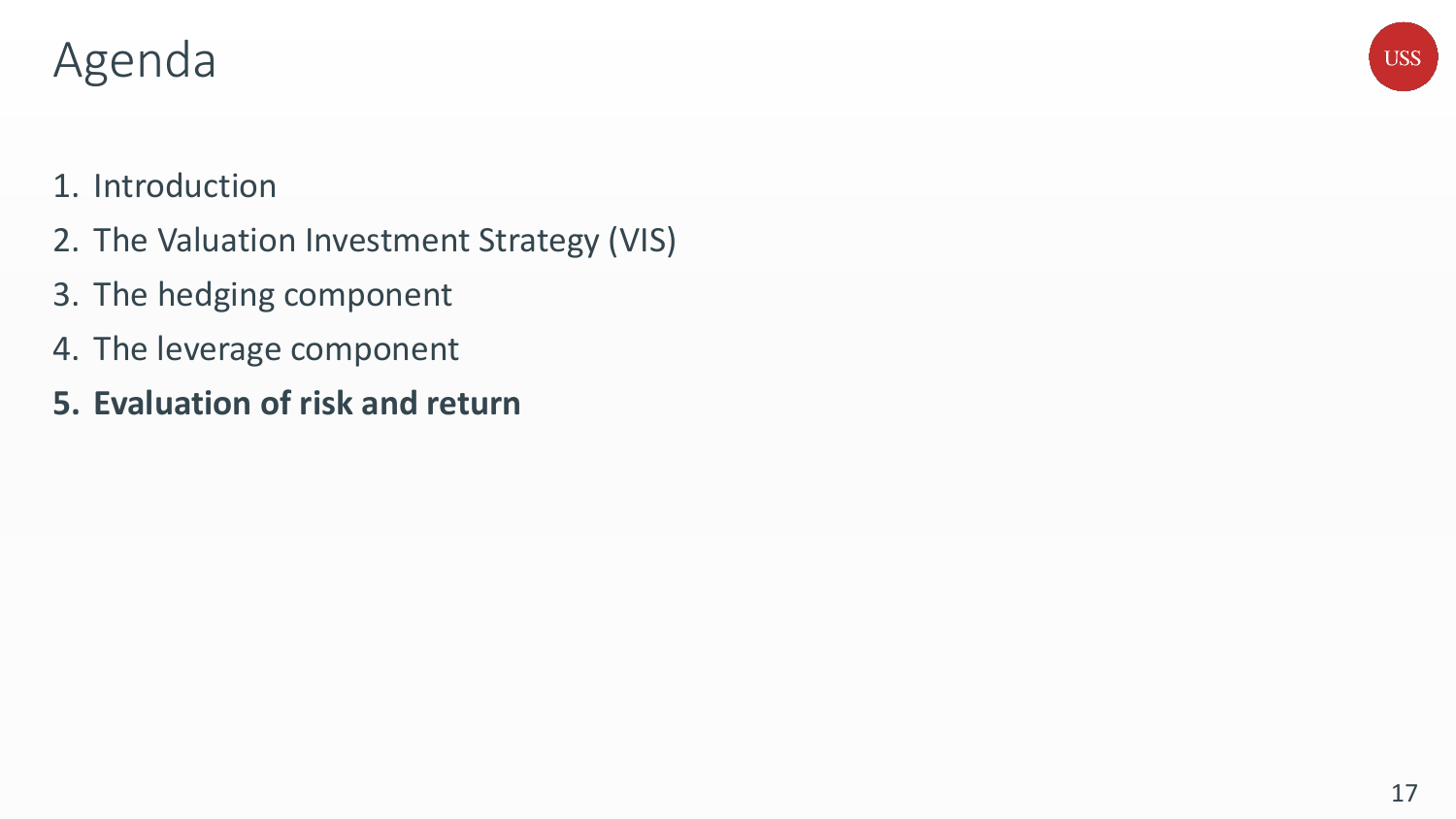The investment strategy recommendation reflects a *trade-off* between risk and expected return in the acceptable range



*Filter strategies that either: use too much leverage, take too much risk, or generate too little return*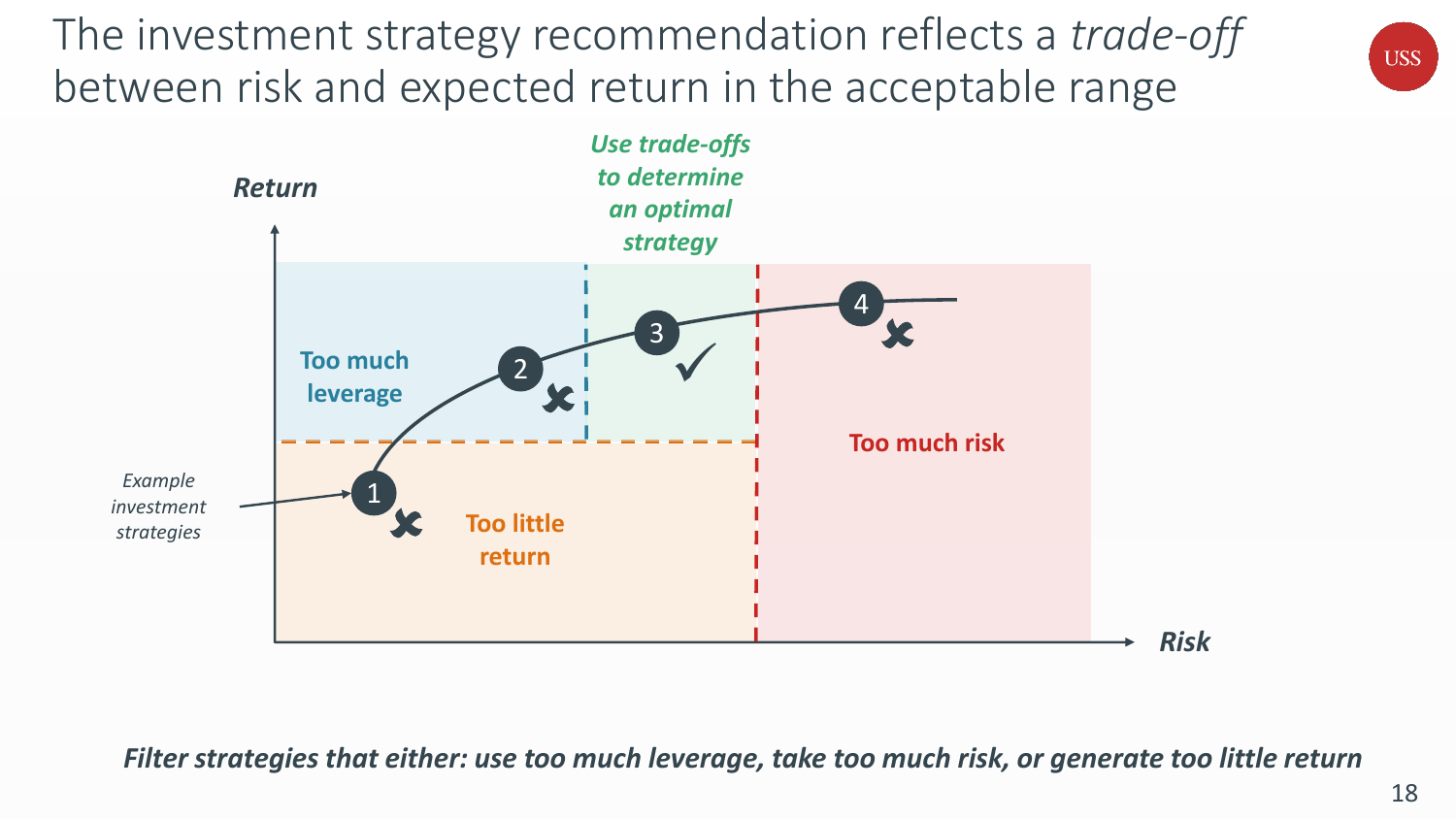Choosing between candidate strategies involves a risk-return trade-off for different combinations of growth and hedging assets



*Greater protection against falling interest rates and rising inflation, but a drag on returns if rates rise*

> **Hedging assets** assets Hedging

| Greater stability in deficit, but less<br>potential to repair it quickly<br>Lower risks from:<br>$\bullet$<br><b>Falling interest rates</b><br><b>Rising inflation</b><br>$\circ$<br><b>Growth asset volatility</b><br>$\circ$                                     | Moderate stability in deficit, but more<br>potential to repair it quickly<br><b>Offsetting of risks:</b><br>$\bullet$<br>○ Lower interest rate & inflation risk<br>$\circ$ Higher growth asset volatility                                  |
|--------------------------------------------------------------------------------------------------------------------------------------------------------------------------------------------------------------------------------------------------------------------|--------------------------------------------------------------------------------------------------------------------------------------------------------------------------------------------------------------------------------------------|
| $\overline{3}$<br><b>Moderate stability in deficit, but less</b><br>$\bullet$<br>potential to repair it quickly<br><b>Offsetting of risks:</b><br>$\bullet$<br>Higher interest rate & inflation risk<br>$\circ$<br>Lower growth asset volatility<br>$\overline{O}$ | $\overline{4}$<br>Lower stability in deficit, but more<br>potential to repair it quickly<br><b>Higher risks from:</b><br><b>Falling interest rates</b><br>$\circ$<br><b>Rising inflation</b><br>$\circ$<br>$\circ$ Growth asset volatility |

*Higher expected returns, but greater volatility*

### **Growth assets**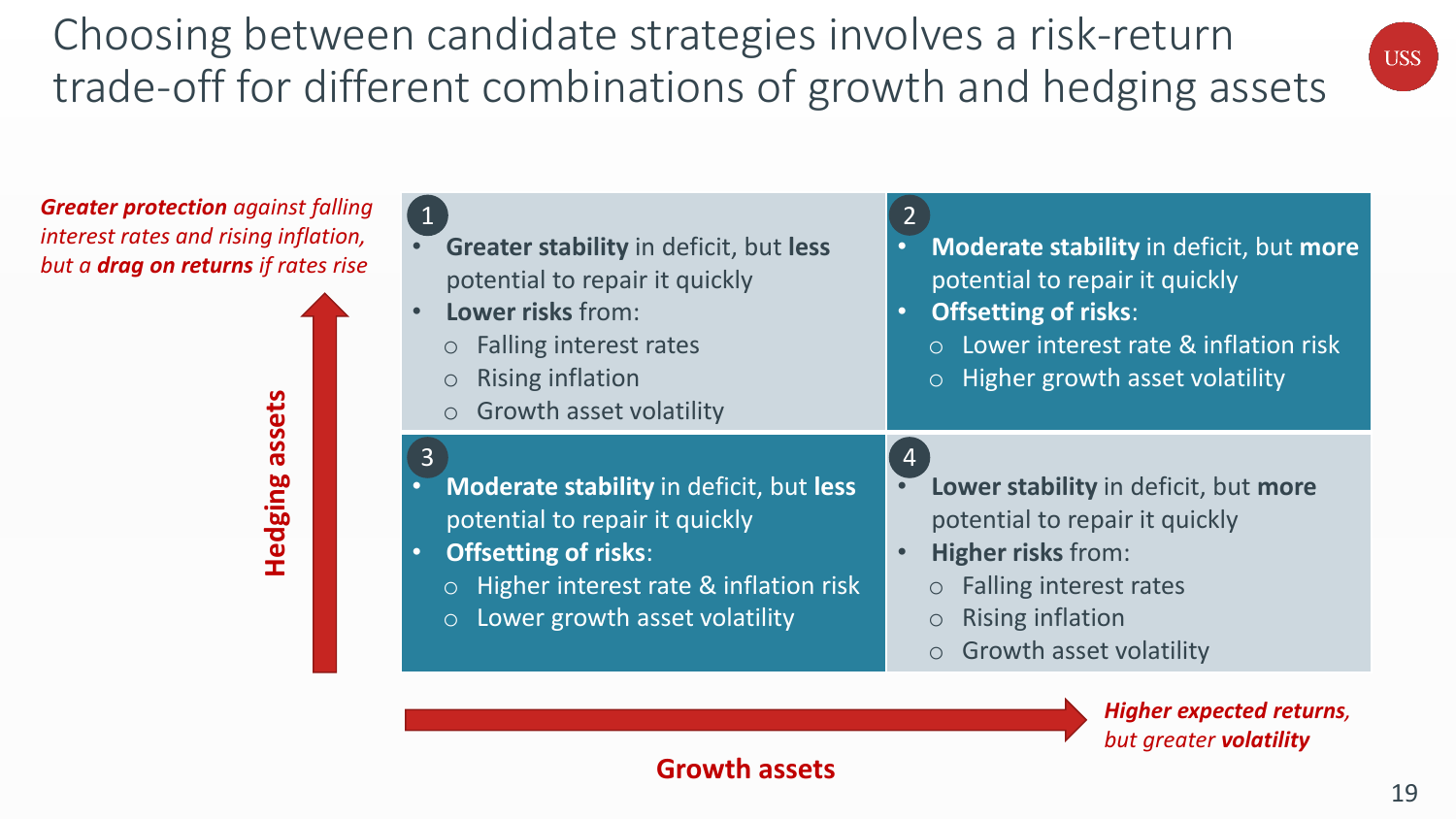**More detailed analysis was applied to a smaller set of more favourable strategies**

## 20

# • A wide range of strategies were evaluated for their consistency with risk appetite, expected return and ease of

- (SS) deficit

- Probability

- SS deficit

leverage

**Risk Based Measures**

implementation

### The range of investment strategies considered

- **Growth asset allocations** (% of assets)  $O$  40% - 65%
- **Liability hedge ratios** (% of self-sufficiency)  $O$  25% - 55%

• **Leverage**

o <2.5x gearing relative to the LDI allocation

| We started with a wide range of candidate investment strategies     |
|---------------------------------------------------------------------|
| and evaluated their suitability in terms of key risk-return metrics |



### **Return Based Measures**

| (SS) deficit vs affordable risk<br>capacity (ARC)<br><b>Probability of self-sufficiency</b><br>deficit exceeding 150% of ARC<br><b>SS deficit</b> |  | - Time for Metric B to turn Green<br>- Probability of TP full funding<br>- Probability of DRCs > 10% in<br>6 years<br>The Risk/Return |                                                                                                      |  |
|---------------------------------------------------------------------------------------------------------------------------------------------------|--|---------------------------------------------------------------------------------------------------------------------------------------|------------------------------------------------------------------------------------------------------|--|
| <b>Implementation Measures</b><br>Time to Implement with various<br>strategies                                                                    |  | <b>Trade Off</b>                                                                                                                      | <b>Reverse Stress Tests</b><br>Ability to withstand further falls in<br>interest rates and increased |  |
| <b>Collateral Headroom in relation to</b>                                                                                                         |  | breakeven inflation<br>ALTER FROM THE LEFT SERVICE $\theta$                                                                           |                                                                                                      |  |

- Ability to withstand a "COVID"-type market event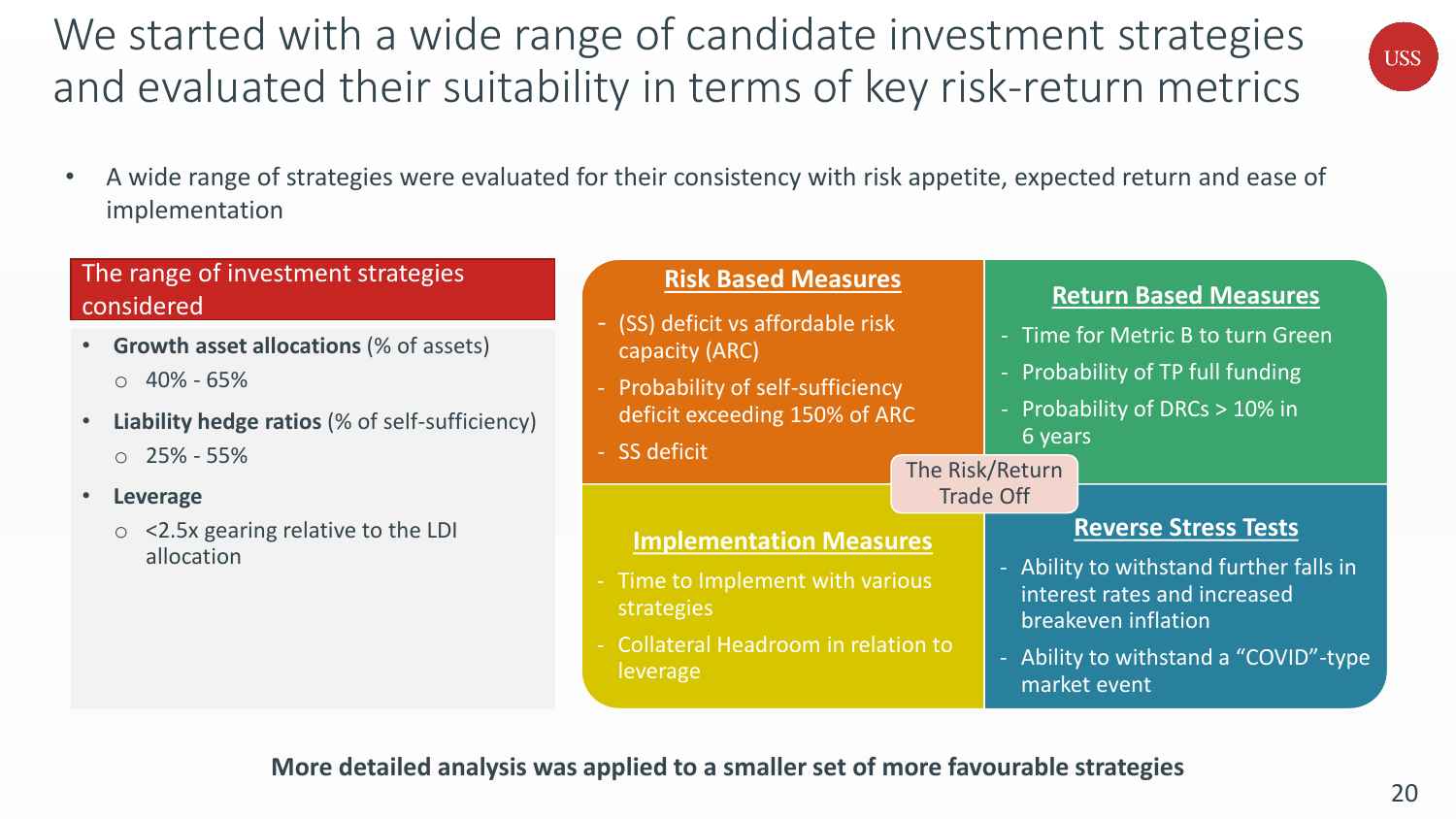### Examples of candidate investment strategies

|                                                                      | Lower growth, more hedging                                                                                                                          |                                                                                                                                                                                                              |                                                                                                                                                                         |                                                                                                                                                                              |  |  |  |
|----------------------------------------------------------------------|-----------------------------------------------------------------------------------------------------------------------------------------------------|--------------------------------------------------------------------------------------------------------------------------------------------------------------------------------------------------------------|-------------------------------------------------------------------------------------------------------------------------------------------------------------------------|------------------------------------------------------------------------------------------------------------------------------------------------------------------------------|--|--|--|
|                                                                      | Candidate 1<br>Current (30 Sep-21) <sup>1</sup>                                                                                                     | Candidate 2<br><b>Proposed VIS</b>                                                                                                                                                                           | <b>Candidate 3</b>                                                                                                                                                      | Candidate 4                                                                                                                                                                  |  |  |  |
| <b>Growth assets:</b><br>Int. rate hedge:<br><b>Inflation hedge:</b> | 61% Growth<br>34% HR <sup>2</sup><br>$28%$ HR <sup>2</sup>                                                                                          | 60% Growth<br>40% HR<br><b>40% HR</b>                                                                                                                                                                        | 55% Growth<br><b>45% HR</b><br><b>45% HR</b>                                                                                                                            | 45% Growth<br><b>50% HR</b><br><b>50% HR</b>                                                                                                                                 |  |  |  |
| <b>Risk Appetite</b><br><b>Position</b><br>(Mar 2021)                | Outside<br>$\rightarrow$ reverse stress tests on<br>interest rate & inflation are<br>outside appetite)                                              | Within $-$ just<br>(→ collateral headroom and<br>reverse stress test results are<br>near the threshold)                                                                                                      | Within $-$ by a margin                                                                                                                                                  | Within $-$ comfortably<br>But challenged on path to<br>full funding                                                                                                          |  |  |  |
|                                                                      | . Interest rate & inflation<br>risks disproportionately<br>large relative to growth<br>assets risk<br>• This candidate is not<br>considered further | • At Sep 2021 within risk<br>appetite by a margin<br>· Improves balance between<br>interest rate/inflation risk<br>relative to candidate 1<br>• Hedging is close to<br>maximum for this growth<br>allocation | • At Sep 2021 within risk<br>appetite by a bigger margin<br>• Reduction in probability of<br>full funding<br>· Inflation hedging not<br>achievable by next<br>valuation | • At Sep 2021 even more<br>comfortably within risk<br>appetite<br>. But still challenged on path<br>to full funding<br>. Inflation hedging will take<br>two valuation cycles |  |  |  |

*<sup>1</sup> The current portfolio composition modelled in the ALM Framework corresponds to 60% Growth, 25% Credit, 30% inflation HR and 30% Rates HR.*

*<sup>2</sup> The hedge ratios (HR) for the current portfolio are determined based on a beta of 1 for TIPS.*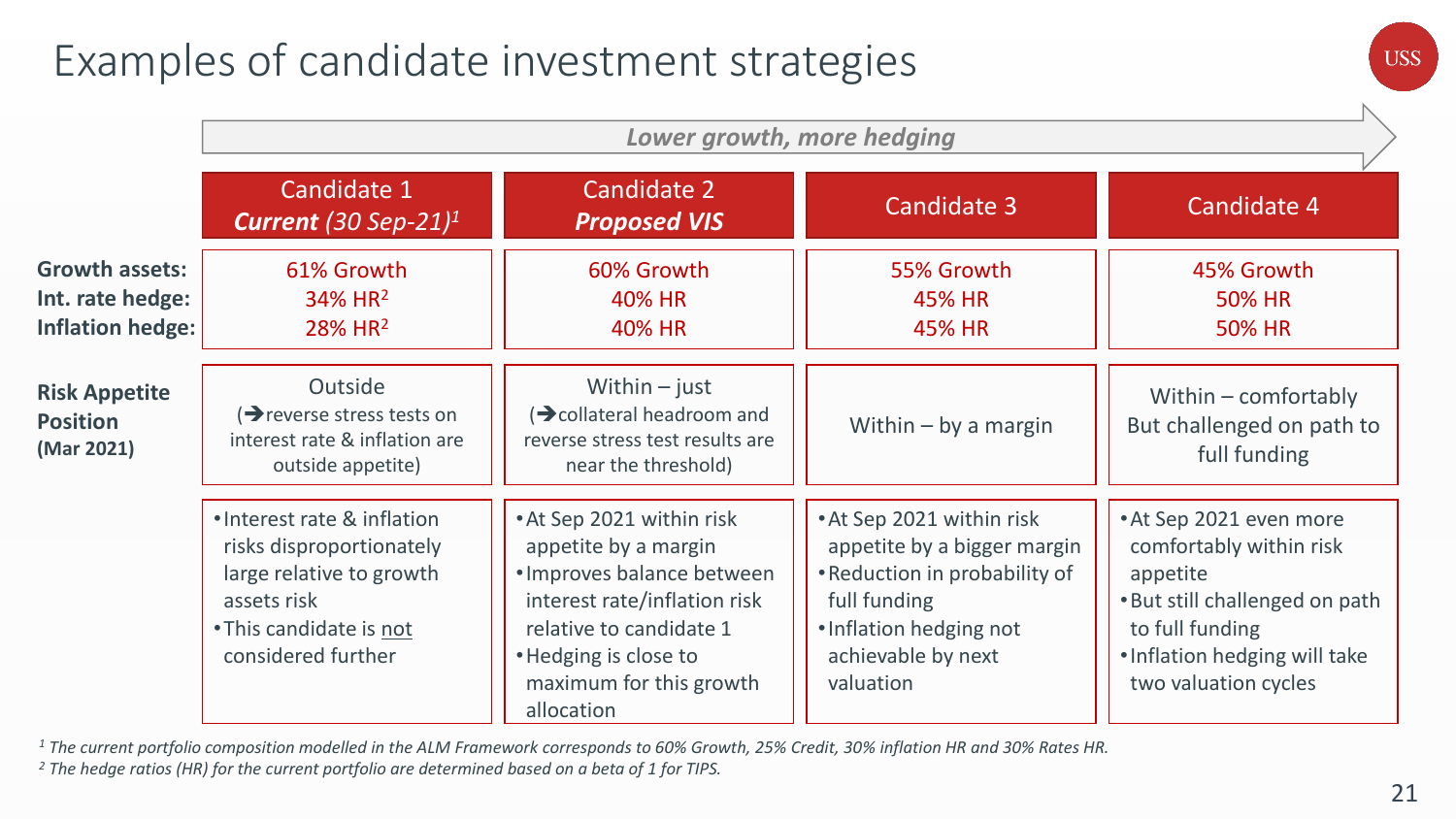

#### • **Affordable Risk Capacity (ARC)**

#### o **Significance:**

ARC is one measure of the covenant: It reflects the ability of employers to support the Scheme in adverse conditions

#### o **Definition:**

ARC represents the amount that employers could sustainably afford to pay over an extended period to repair the deficit in an adverse scenario. It corresponds to the present value (PV) of contributions of 10% of payroll over 30 years

#### • **Comparing the Self-Sufficiency (SS) deficit to ARC:**

- o The Trustee would be concerned should the SS deficit grow to be very much larger than the ARC.
- o For example, if the SS deficit were to exceed 150% of ARC, then the Trustee would concerned that the employers capacity to support the Scheme was diminished
- o 150% of ARC corresponds to the present value (PV) of contributions of 15% of payroll over 30 years
- o This is an important threshold for the SS deficit that is used in the investment risk metrics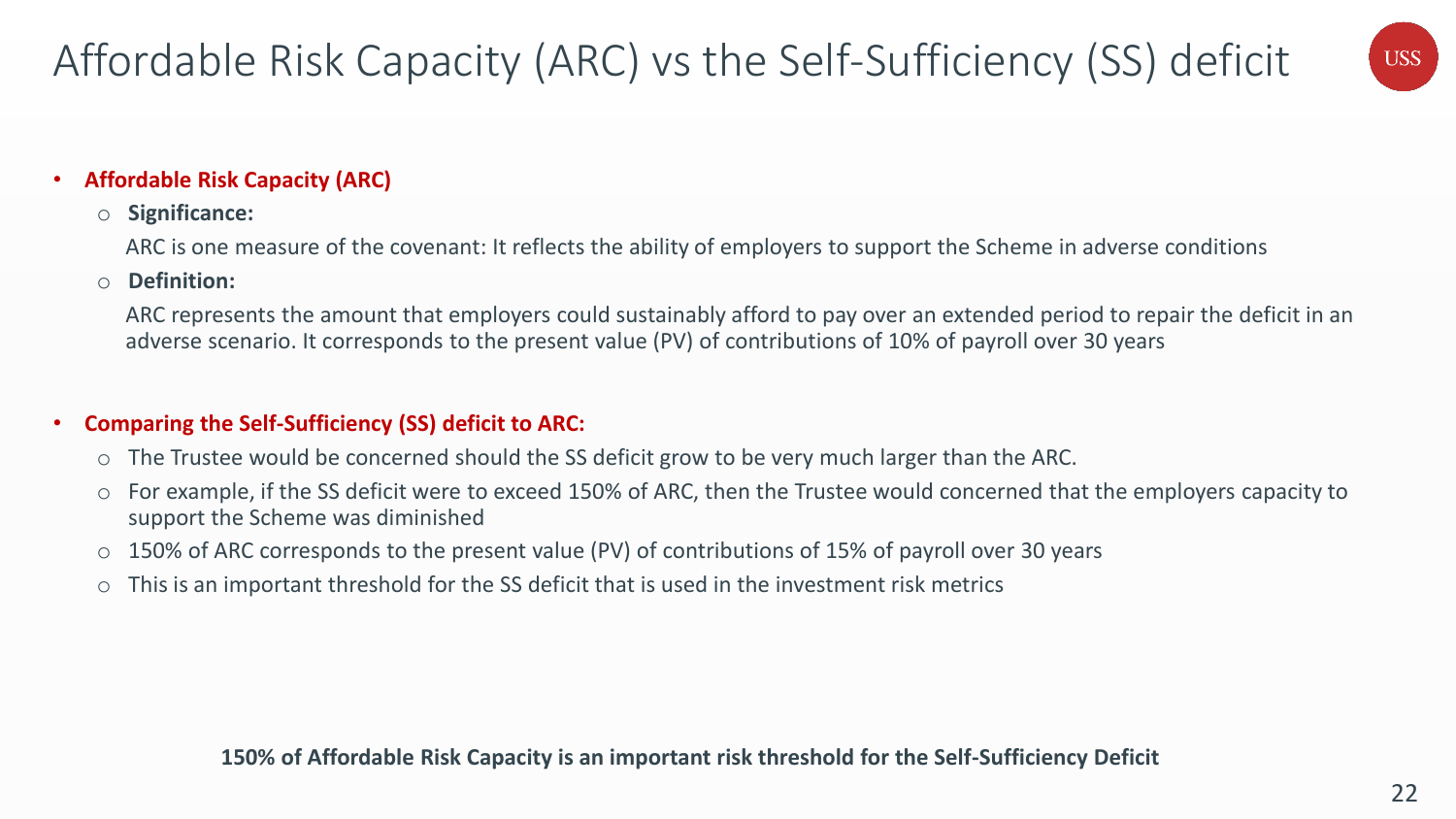### A perspective on the risk-return trade off – as at 31 March 2021 (for different expected return assumptions)

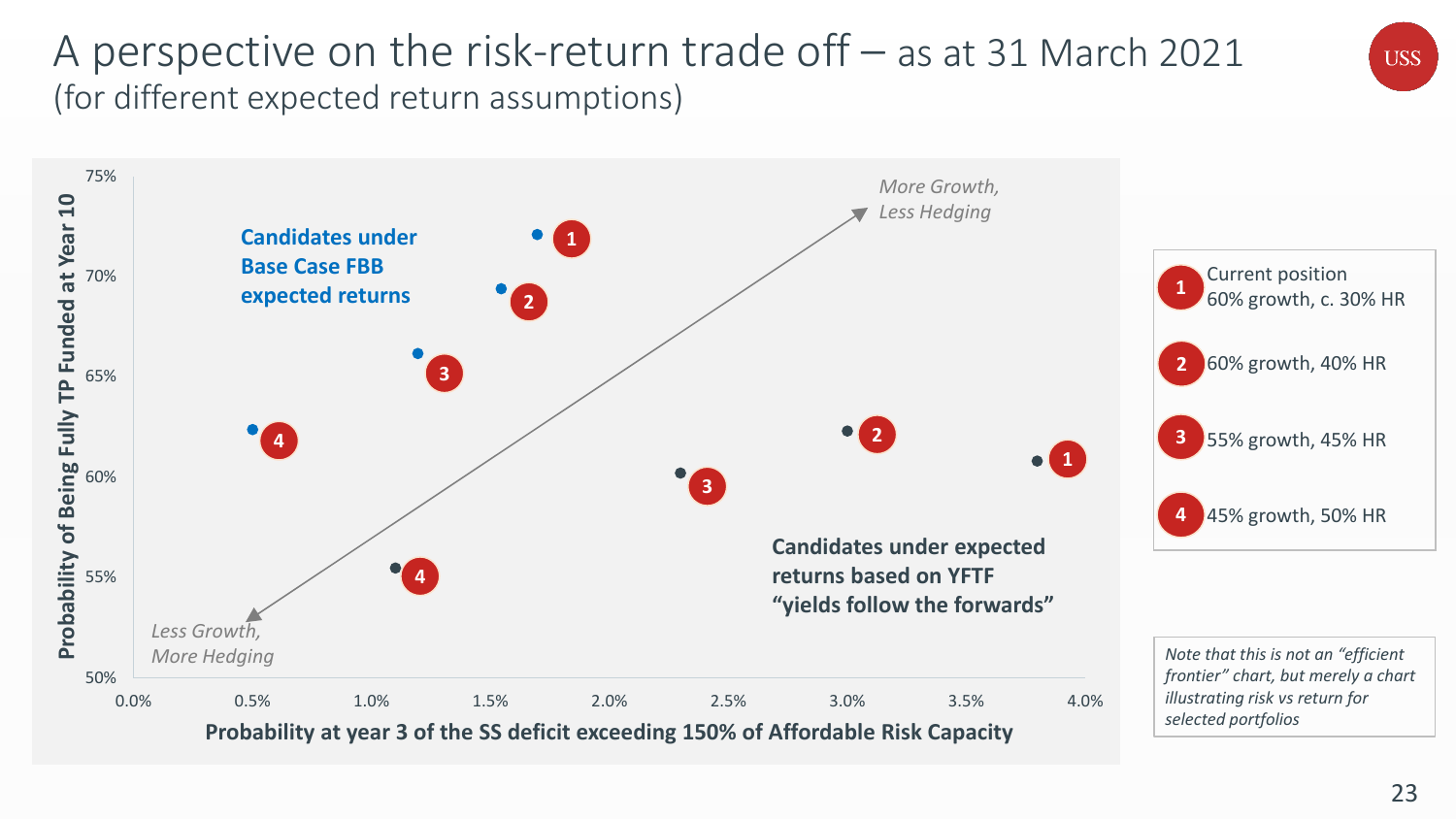### Reverse stress tests ask the following question: "How far does the market have to move for the SS deficit to get too large?"

#### • R**everse stress tests** were performed on the **self-sufficiency deficit**

- o How far does the market have to move for the SS deficit to **exceed 150% of Affordable Risk Capacity** (ARC)
- o This threshold corresponds to **the present value (PV) of contributions of 15% of payroll over 30 years**
- The Trustee determined that 150% of ARC represents an uppermost level of risk appetite, and expressed a desire for the investment strategy to minimise the likelihood of breaching this threshold.

#### • **The key reverse stress tests are as follows:**

- o For the SS deficit to exceed 150% of Affordable Risk Capacity (ARC)
	- ➢ How far do **growth assets** have to fall?
	- ➢ How far do **real interest rates** have to fall?
	- ➢ How far do **real interest rates** have to fall if there is an **accompanying fall in growth assets** of 20% or 30%?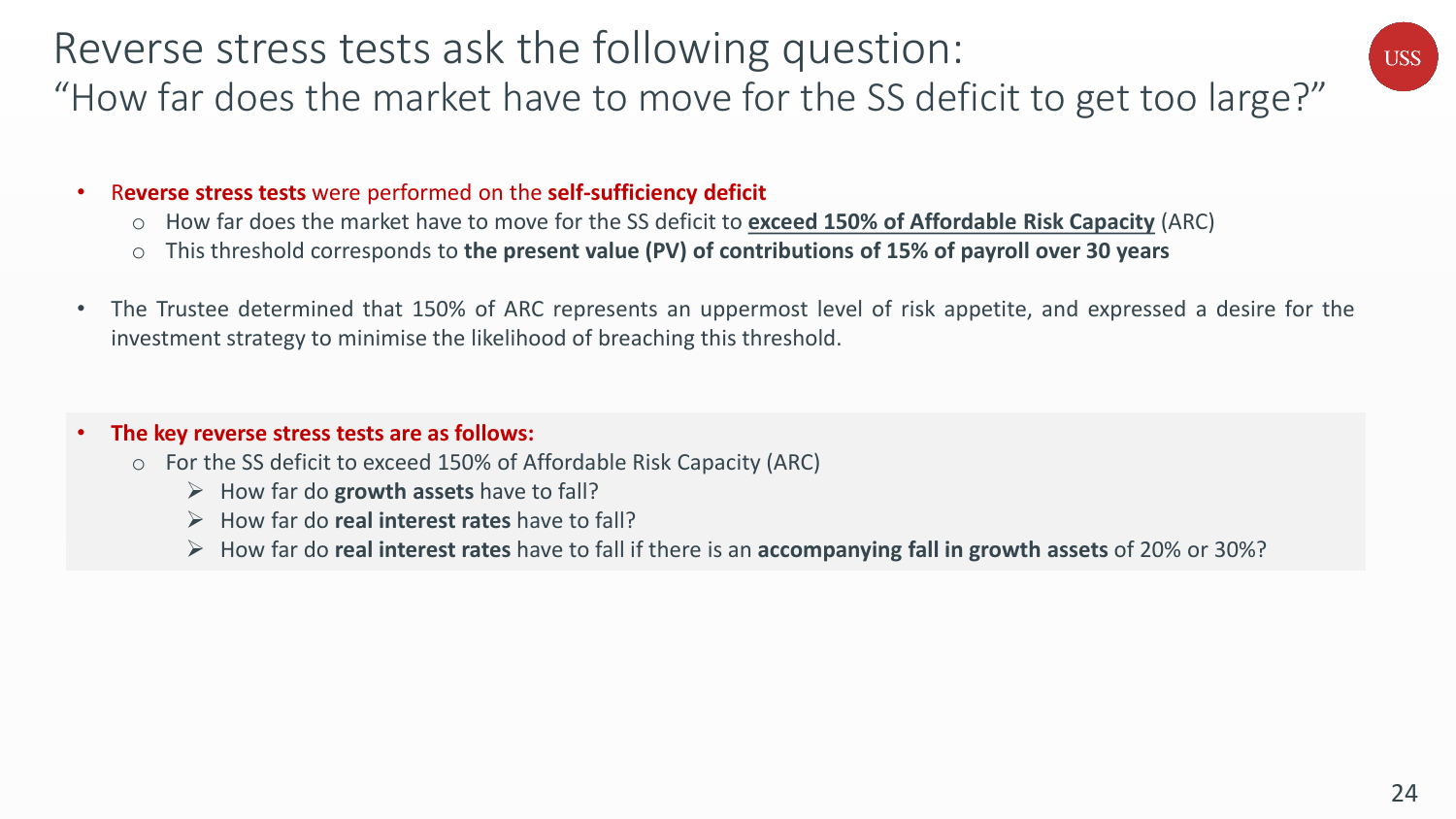### Example of reverse stress tests

### • **The following market moves would cause the SS deficit to exceed 150% of ARC** *(for the Current Portfolio)***:**

- o A **1.4% fall in real gilt yields** *or*
- o The **combination of a 30% fall in equities and an 0.4% fall in real gilt yields**

#### • **These scenarios might arise in the following situations (amongst others):**

- **a) 1.4% fall in real rates:**
	- While we recognise that UK interest rates are low by historical standards and that the UK real curve in particular is likely further depressed by the well-documented supply and demand imbalance, there is a wide margin of uncertainty with respect to the future path of interest rates
	- This view is based on: a continued supply/demand imbalance; the highly uncertain trajectory of the post COVID UK and global economy; and the possibility of structural regime changes. As a result, **there remains a distinct possibility of further falls in UK real interest rates**, for example in scenarios where inflation is structurally higher while real rates are depressed by financial repression

#### **b) 30% fall in equities plus 0.4% fall in real rates:**

■ This scenario broadly characterises the behaviour of financial markets during the onset the COVID in the first half of 2020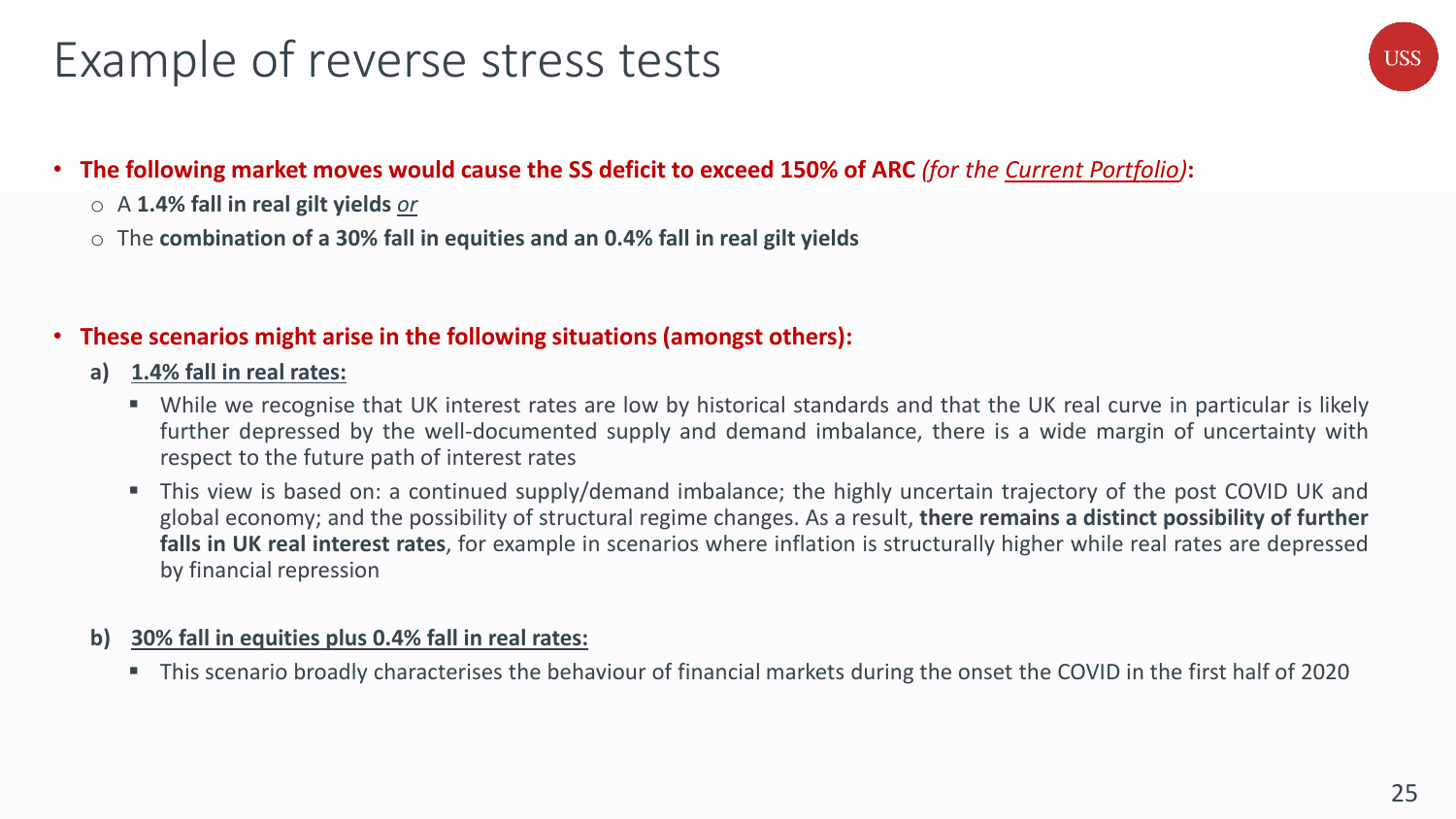### Reverse stress test results: "How far does the market have to move for the SS deficit to exceed 150% of ARC?"

| 31 March 2021                       |                                |                              | Market move for SS deficit to exceed 150% of Affordable Risk Capacity (ARC) |                                                |                                                                  |                                                                  |  |
|-------------------------------------|--------------------------------|------------------------------|-----------------------------------------------------------------------------|------------------------------------------------|------------------------------------------------------------------|------------------------------------------------------------------|--|
| <b>Candidate</b><br><b>Strategy</b> | <b>Growth</b><br><b>Assets</b> | <b>Hedge</b><br><b>Ratio</b> | <b>Reverse stress of</b><br>growth assets<br>only                           | <b>Reverse stress of</b><br>real rates<br>only | <b>Reverse stress of</b><br>real rates with<br>-20% growth shock | <b>Reverse stress of</b><br>real rates with<br>-30% growth shock |  |
| $1 =$ Current                       | 60.0%                          | c.30%                        | $-40.1%$                                                                    | $-1.4%$                                        | $-0.8%$                                                          | $-0.4%$                                                          |  |
| 2                                   | 60.0%                          | 40%                          | $-40.1%$                                                                    | $-1.7%$                                        | $-1.0%$                                                          | $-0.6%$                                                          |  |
| 3                                   | 55.0%                          | 45%                          | $-43.7%$                                                                    | $-1.9%$                                        | $-1.2%$                                                          | $-0.8%$                                                          |  |

*Note these stresses are approximate and do not fully capture second-order effects, in particular for significantly higher (>2%) moves in real rates.*

- The current strategy (Candidate 1) cannot sustain a COVID-like shock (final column) and remain within 150% of ARC
- Progressive increases in hedge ratio increase the tolerance to such extreme shocks
	- o Moving from Candidate 1 to 2 improves the tolerance of an outright real rate move by c. 30bp (a 21% increase in resilience)
	- o Candidate 3 shows the greatest improvement in tolerance, but this must be seen in the context of reduced upside potential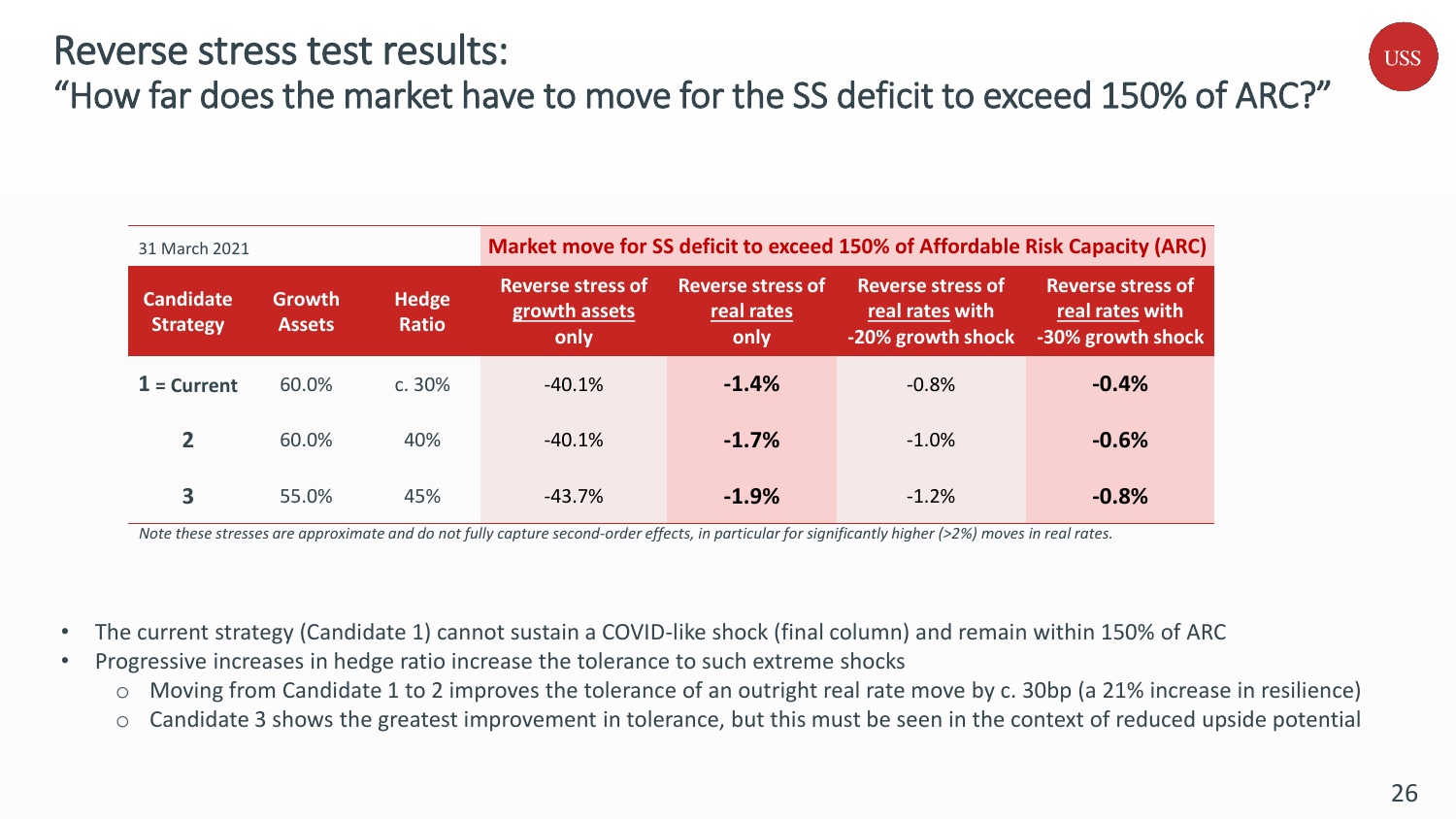### Summary risk-return statistics for Candidates 1 to 3

| 31 Mar<br>2021                          | Growth<br><b>Assets</b> | Hedge<br>Ratio | Time to<br>$implement -$<br><b>ILGs only</b><br>(yrs) | Time to<br>$implement -$<br><b>TIPS &amp; ILGs</b><br>(yrs) | <b>Collateral</b><br>headroom<br>(bps) | <b>VaR</b><br>multiple<br>headroom | <b>Prob of TP full</b><br>funding in 10<br><b>vears</b> | <b>Prob</b><br><b>Metric B red</b><br>in year 3 | <b>Prob of SS</b><br>deficit $> 150\%$<br>ARC year $31$ | 95% confidence SS<br>deficit as a % of<br>payroll in year 3 | <b>Reverse</b><br>stress of<br>real rates <sup>2</sup> | <b>Reverse stress</b><br>of real rates<br>with -30%<br>growth shock <sup>21</sup> |
|-----------------------------------------|-------------------------|----------------|-------------------------------------------------------|-------------------------------------------------------------|----------------------------------------|------------------------------------|---------------------------------------------------------|-------------------------------------------------|---------------------------------------------------------|-------------------------------------------------------------|--------------------------------------------------------|-----------------------------------------------------------------------------------|
| <b>Base case FBB 60%</b>                |                         | c.30%          | 0.6                                                   | 0.2                                                         | 180                                    | 1.2x                               | 72%                                                     | 17%                                             | 1.7%                                                    | 13%                                                         | $-1.4%$                                                | $-0.4%$                                                                           |
| <b>YFTF</b>                             | 60%                     | c.30%          | 0.6                                                   | 0.2                                                         | 180                                    | 1.1x                               | 61%                                                     | 27%                                             | 3.8%                                                    | 14%                                                         | $-1.4%$                                                | $-0.4%$                                                                           |
| <b>Base case FBB 60%</b><br><b>YFTF</b> | 60%                     | 40%<br>40%     | 3.2<br>3.2                                            | 2.8<br>2.8                                                  | 135<br>135                             | 1.4x<br>1.3x                       | 69%<br>62%                                              | 17%<br>25%                                      | 1.6%<br>3.0%                                            | 13%<br>14%                                                  | $-1.7%$<br>$-1.7%$                                     | $-0.6%$<br>$-0.6%$                                                                |
| <b>Base case FBB 55%</b>                |                         | 45%            | 4.5                                                   | 4.1                                                         | 157                                    | 1.6x                               | 66%                                                     | 18%                                             | 1.2%                                                    | 13%                                                         | $-1.9%$                                                | $-0.8%$                                                                           |
| <b>YFTF</b>                             | 55%                     | 45%            | 4.5                                                   | 4.1                                                         | 157                                    | 1.5x                               | 60%                                                     | 25%                                             | 2.3%                                                    | 14%                                                         | $-1.9%$                                                | $-0.8%$                                                                           |

- Moving from the **Current Strategy (Candidate 1) to Candidate 2 improves risk statistics**. This is evidenced by the probability of the self-sufficiency deficit breaching 150% of ARC falling from c.4% to c. 3% under YFTF, and the outright real rate stress tolerance improving by c. 30bp
- However the **increased hedge ratio leads to a fall in collateral headroom**, and indeed takes it slightly below 140bp. In practice, USSIM believes this is manageable via the additional tools it has available within the Implemented Portfolio
- Whilst the move to **Candidate 3 provides more collateral headroom**, this portfolio exhibits le**ss favourable expected return** statistics
	- o (e.g. the probability of TP full funding under Base Case FBB falls from 72% to 66%)

*<sup>1</sup> 150% of ARC (Affordable Risk Capacity) corresponds to the present value of contributions of 15% of payroll over 30 years. <sup>2</sup> These reverse stress tests are based on the self-sufficiency deficit exceeding 150% of Affordable Risk Capacity (= PV of 15% of payroll over 30 years)*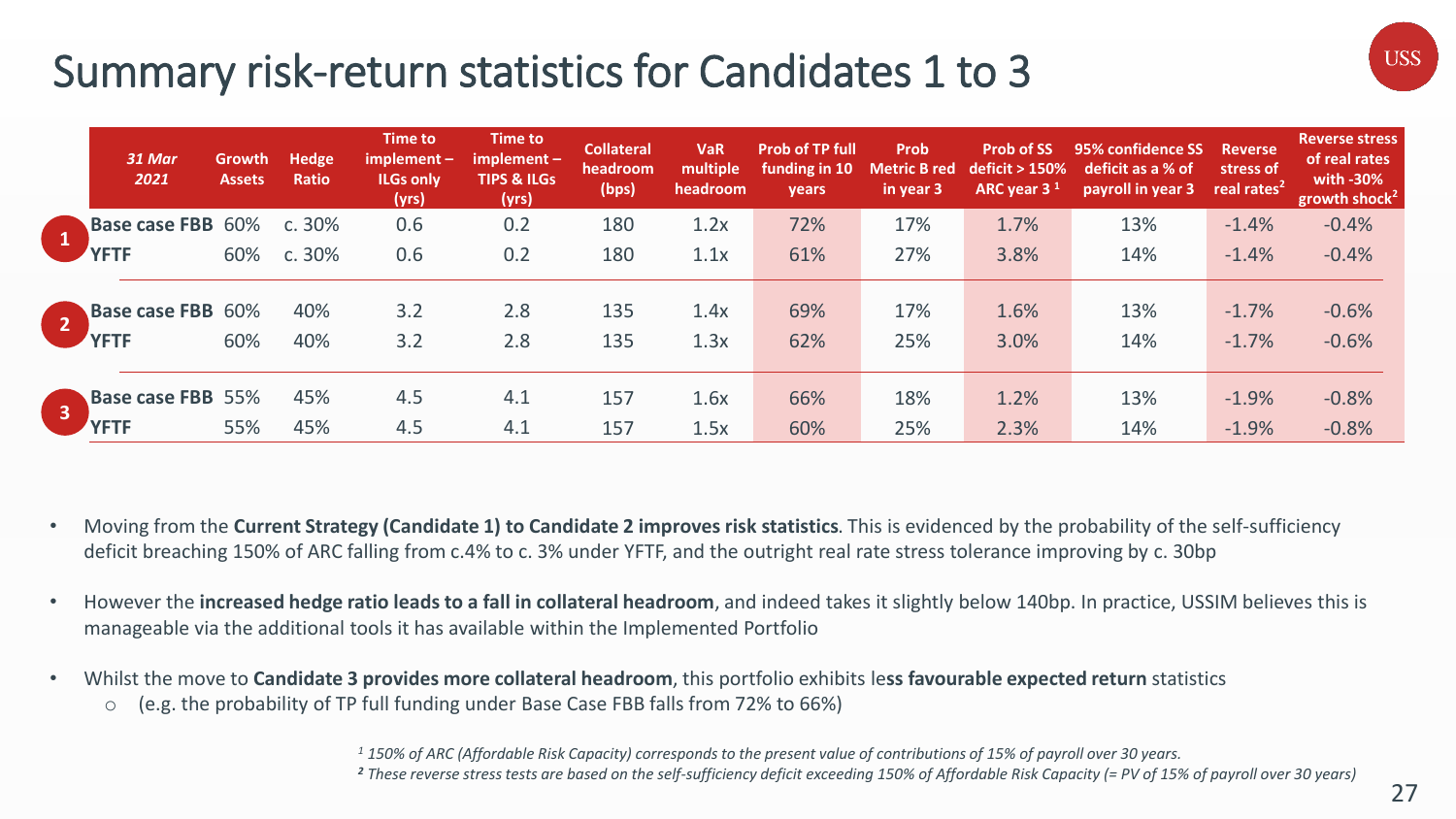### Risk-return characteristics of candidate strategies based on FBB returns (FBB expected returns as of 31 March 2021)

| USS |  |
|-----|--|
|     |  |
|     |  |

| <b>Valuation Investment Strategy</b>                                          | <b>Candidate 2</b>                                                    | <b>Candidate 3</b>                                                    |
|-------------------------------------------------------------------------------|-----------------------------------------------------------------------|-----------------------------------------------------------------------|
| <b>Asset Allocation</b>                                                       | 60% Growth, 25% Credit, 52% LDI<br>(25% Funded LDI & 27% Levered LDI) | 55% Growth, 25% Credit, 59% LDI<br>(30% Funded LDI & 29% Levered LDI) |
| <b>Interest Rate &amp; Inflation Hedge Ratios (% of SS liability)</b>         | 40%                                                                   | 45%                                                                   |
| <b>Expected Return<sup>1</sup></b>                                            | Liability Proxy + 3.8%                                                | Liability Proxy + 3.5%                                                |
| Required Return (to outperform liabilities) <sup>2</sup>                      | Liability Proxy + 2.4%                                                | Liability Proxy + 2.4%                                                |
| <b>Risk-return Metrics</b>                                                    |                                                                       |                                                                       |
| Probability of being fully funded on a TP basis in 10 years                   | 69%                                                                   | 66%                                                                   |
| Time to green for Metric B                                                    | 2 years                                                               | 2 years                                                               |
| 95th percentile of SS deficit as a % of payroll in year 3                     | 13%                                                                   | 13%                                                                   |
| Probability of SS deficit exceeding 150% of ARC <sup>3</sup> in 3 years       | 1.6%                                                                  | 1.2%                                                                  |
| Reverse real rate stress for 150% of ARC <sup>3</sup> with -30% growth stress | $-0.6%$                                                               | $-0.9%$                                                               |
| Asset-Liability volatility (scaled)                                           | 11.4%                                                                 | 10.2%                                                                 |

<sup>1</sup> The "Expected Return" is the best estimate return on the investment strategy. It is an ex-ante measure. Nominal returns based on 30-year FBB Base Case expected returns, expressed as return *over liability proxy. Assumes 0.6% of rebalancing premium which corresponds to that for the Reference Portfolio as at March 2021.* 

<sup>2</sup>*The "Required Return" is defined as the prudent return on the portfolio of liability cashflows + required outperformance. For the valuation to deliver its objective of full TP funding, the strategy should deliver or beat this required return. It is an ex-post measure. represents the indicative minimum return required from 31/03/2021 to remain on course with the Recovery Plan and with the cost of future service. This is consistent with he updated valuation assumptions as at 31 March 2021.*

*<sup>3</sup> ARC is Affordable Risk Capacity, so 150% of ARC corresponds to the present value of contributions of 15% of payroll over 30 years.*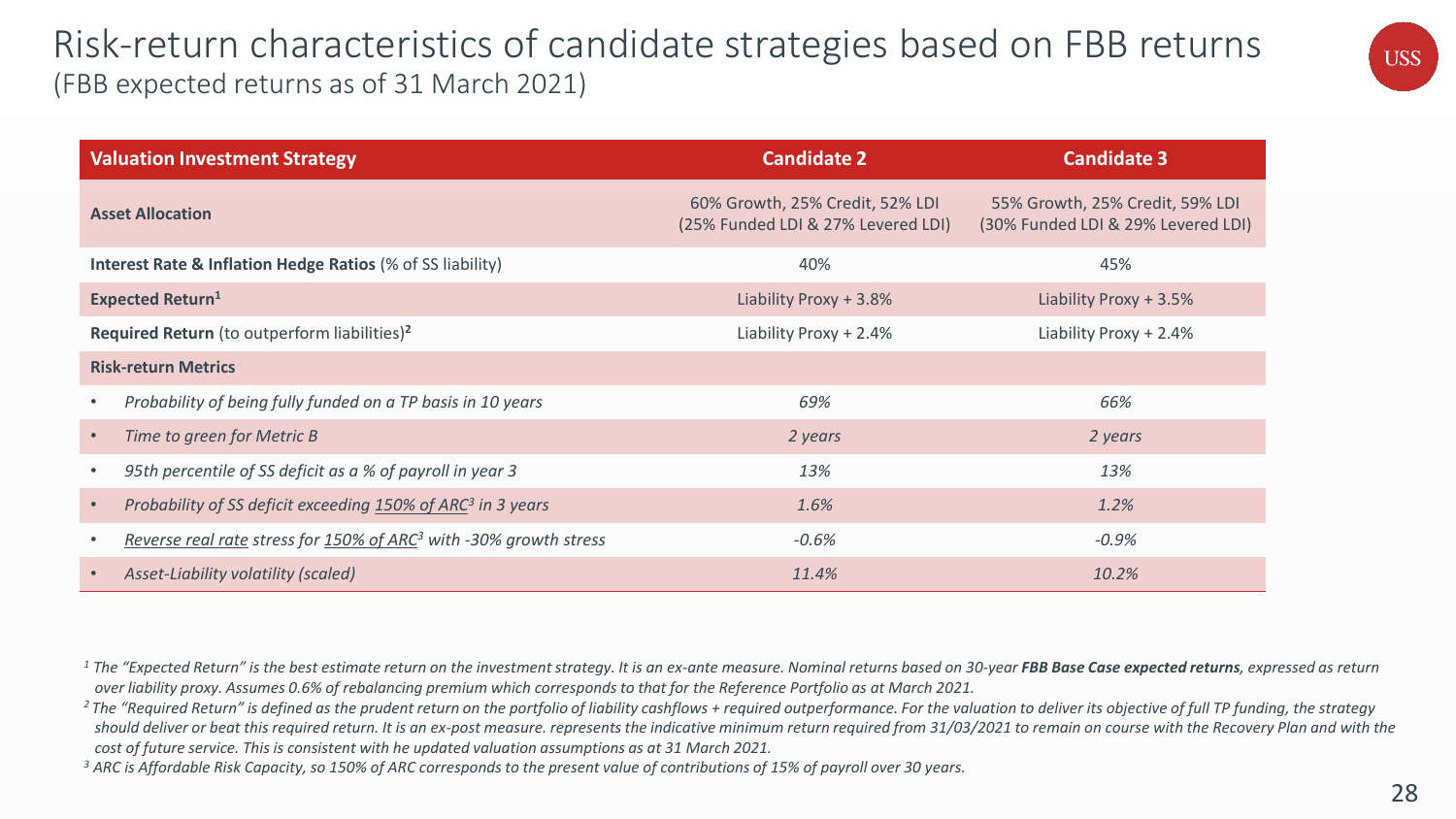### Risk-return characteristics based on different expected returns ("Yields Follow The Forwards" or "YFTF" as of 31 March 2021)

| <b>Valuation Investment Strategy</b>                                                       | <b>Candidate 2</b>                                                    | <b>Candidate 3</b>                                                    |
|--------------------------------------------------------------------------------------------|-----------------------------------------------------------------------|-----------------------------------------------------------------------|
| <b>Asset Allocation</b>                                                                    | 60% Growth, 25% Credit, 52% LDI<br>(25% Funded LDI & 27% Levered LDI) | 55% Growth, 25% Credit, 59% LDI<br>(30% Funded LDI & 29% Levered LDI) |
| <b>Interest Rate &amp; Inflation Hedge Ratios (% of SS liability)</b>                      | 40%                                                                   | 45%                                                                   |
| <b>Expected Return<sup>1</sup></b>                                                         | Liability Proxy + 3.8%                                                | Liability Proxy + 3.5%                                                |
| Required Return (to outperform liabilities) <sup>2</sup>                                   | Liability Proxy + 2.4%                                                | Liability Proxy + 2.4%                                                |
| <b>Risk-return Metrics</b>                                                                 |                                                                       |                                                                       |
| Probability of being fully funded on a TP basis in 10 years<br>$\bullet$                   | 62%                                                                   | 60%                                                                   |
| Time to green for Metric B<br>$\bullet$                                                    | 2 years                                                               | 2 years                                                               |
| 95th percentile of SS deficit as a % of payroll in year 3<br>$\bullet$                     | 14%                                                                   | 14%                                                                   |
| Probability of SS deficit exceeding 150% of ARC <sup>3</sup> in 3 years<br>$\bullet$       | 3.0%                                                                  | 2.3%                                                                  |
| Reverse real rate stress for 150% of ARC <sup>3</sup> with -30% growth stress<br>$\bullet$ | $-0.6%$                                                               | $-0.9%$                                                               |
| Asset-Liability volatility (scaled)<br>$\bullet$                                           | 11.4%                                                                 | 10.2%                                                                 |

<sup>1</sup> The "Expected Return" is the best estimate return on the investment strategy. It is an ex-ante measure. Nominal returns based on 30-year YFTF expected returns, expressed as return over *liability proxy. Assumes 0.6% of rebalancing premium which corresponds to that for the Reference Portfolio as at March 2021.* 

<sup>2</sup>*The "Required Return" is defined as the prudent return on the portfolio of liability cashflows + required outperformance. For the valuation to deliver its objective of full TP funding, the strategy should deliver or beat this required return. It is an ex-post measure. represents the indicative minimum return required from 31/03/2021 to remain on course with the Recovery Plan and with the cost of future service. This is consistent with he updated valuation assumptions as at 31 March 2021.*

*<sup>3</sup> ARC is Affordable Risk Capacity, so 150% of ARC corresponds to the present value of contributions of 15% of payroll over 30 years.* 

29